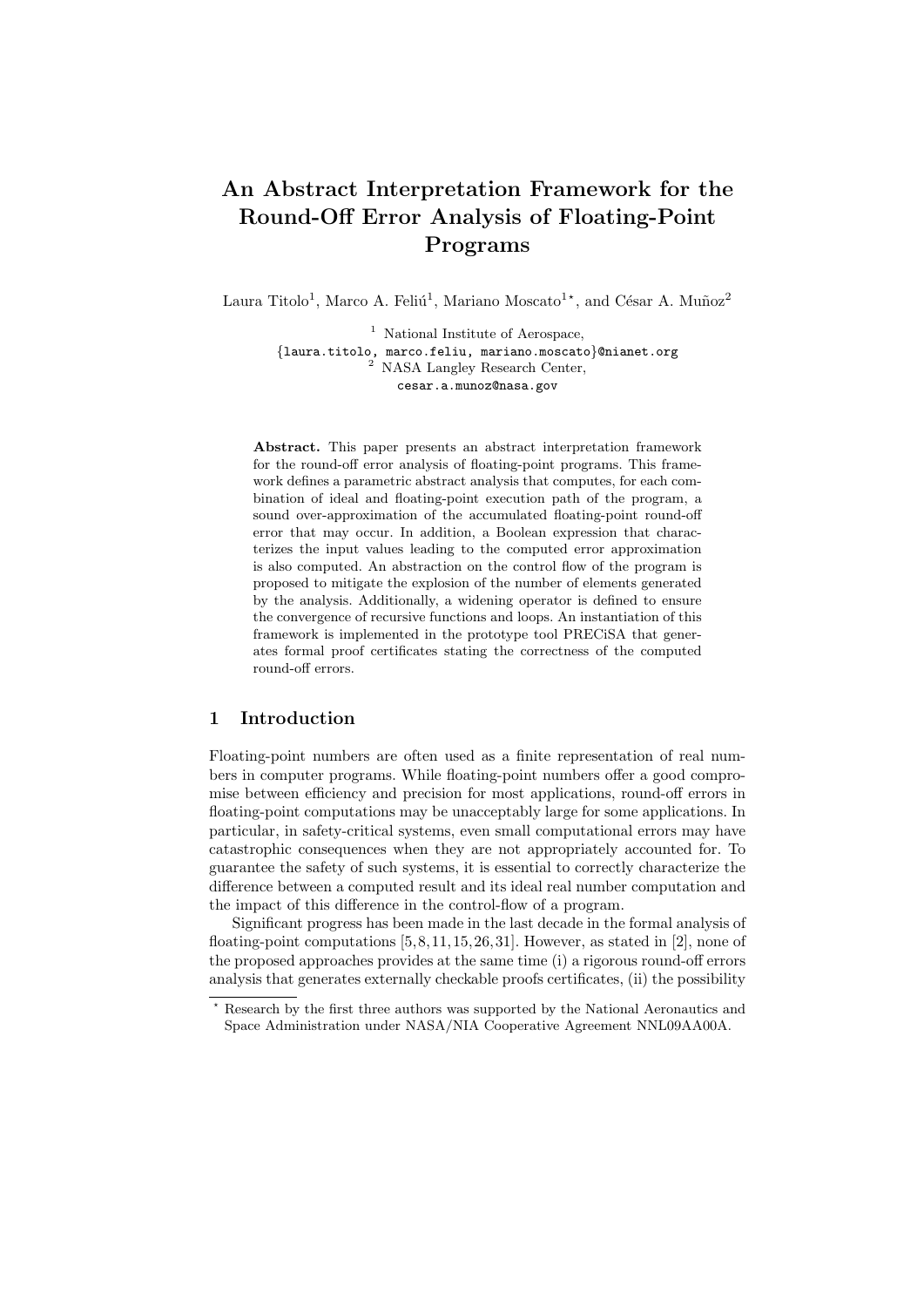of handling a wide variety of mathematical operators, and (iii) sound support for typical programming language constructs such as conditionals, recursion, and loops. Another feature, which is not supported by the current errors analysis tools, is compositionality, i.e., the ability of analyzing a program in a modular way. This property is essential for obtaining a scalable and efficient approach.

This paper presents an abstract interpretation framework for the round-off error analysis of floating-point programs that addresses all the concerns above. The proposed framework defines a parametric semantics that collects, for each combination of ideal and floating-point computational path of a functional program, an error expression representing a provably sound upper-bound of the accumulated round-off error. Intuitively, the semantics associates conditions to each computed round-off error. The information accumulated in these conditions includes the path conditions, domain conditions ensuring that all expressions are total, e.g., divisors are non-zero, and additional conditions that enable tighter round-off errors for particular values. These conditions not only allow for more precise estimations of the round-off errors, but also enable the characterization of the input values that may lead to errors larger than expected.

The defined semantics is parametric with respect to round-off error bounds defined for a set of arithmetic operators. Hence, the analysis supports the extension of the programming language with new built-in operators as long as sound upper bounds of the operators' round-off errors are provided. The semantics is also parametric with respect to a set of execution paths of interests. These paths are individually examined by the analysis, while the other paths are condensed together in a sole abstract execution path. This abstraction makes the analysis more efficient and enables the analysis of programs with several nested conditionals. Finally, the semantics is parametric with respect to abstract domains of the real and Boolean expressions. Hence, the analysis supports different rigorous enclosure methods such as interval arithmetic, affine arithmetic, Bernstein and Taylor models, etc.

An instance of the presented framework has been implemented in the prototype tool PRECiSA. The input to PRECiSA is a functional program consisting of a set of floating-point functions. The output is a set of round-off error bounds with their associated conditions. Numerical values for these expressions are computed using an optimizer based on a formally verified branch-and-bound algorithm. PRECiSA generates proof certificates in the form of lemmas stating an accumulated round-off error estimation for each function in the program. These lemmas are equipped with proof scripts that automatically discharge them in an interactive theorem prover.

The paper is organized as follows. In Section [2,](#page-2-0) a formalization of floatingpoint round-off errors is presented. Section [3](#page-5-0) presents the concrete semantics that computes the set of conditional error expressions associated to a program. In Section [4,](#page-10-0) the abstraction scheme and the widening operator are defined. A prototype tool that implements an instance of the proposed framework is presented in Section [5.](#page-14-0) Related work is discussed in Section [6.](#page-16-0) Section [7](#page-19-0) concludes the paper.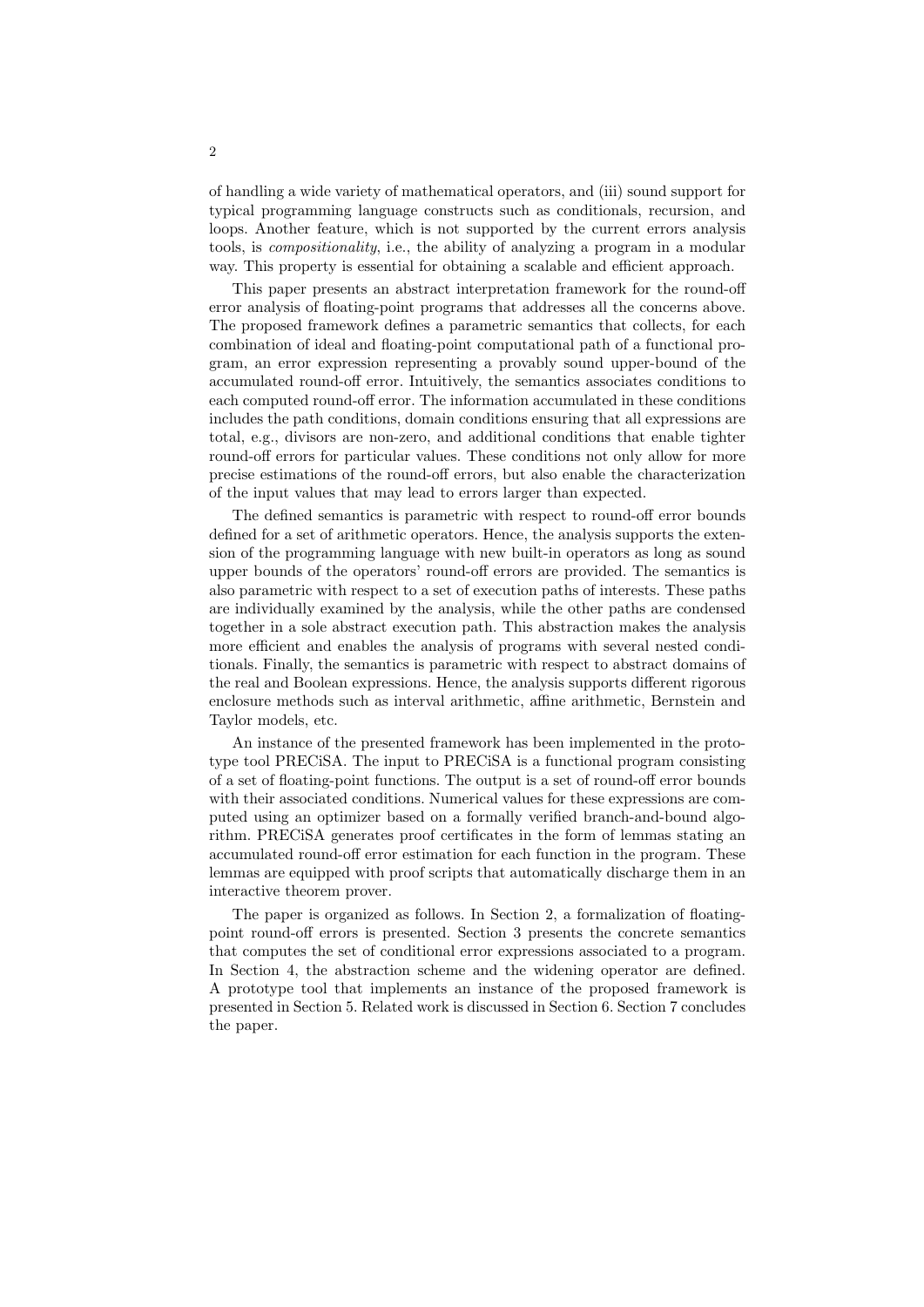#### <span id="page-2-0"></span>2 Formalization of Floating-Point Round-off Errors

A floating-point number can be formalized as a pair of integers  $(m, e) \in \mathbb{Z}^2$  [\[3,](#page-20-5)[10\]](#page-20-6) where  $m$  is called the *significand* and  $e$  the *exponent* of the float. A floating-point format f is defined as a pair of integers  $(p, e_{min})$ , where p is called the precision and  $e_{min}$  is called the *minimal exponent*. Given a base  $\beta$ , a pair  $(m, e) \in \mathbb{Z}^2$ <br>perpendicular a floating point number in the formet  $(n, e)$ , if and only if it holds represents a floating-point number in the format  $(p, e_{min})$  if and only if it holds that  $|m| < \beta^p$  and  $-e_{min} \leq e$ . For instance, IEEE single and double precision flective point numbers are grasified by the formate  $(24, 140)$  and  $(52, 1074)$ floating-point numbers are specified by the formats  $(24, 149)$  and  $(53, 1074)$ , respectively.

A conversion function  $R: \mathbb{Z}^2 \to \mathbb{R}$  is defined to refer to the real number represented by a given float, i.e.,  $R((m, e)) = m \cdot \beta^e$ . Since the function R is not injective, the representation of floating-point numbers is redundant. Therefore, notions about normality and canonicity are needed. A *canonical* float is a float such that is either a normal or subnormal. A *normal* float is a float such that the significand cannot be multiplied by the radix and still fit in the format. A subnormal is a float having the minimal exponent such that its significand can be multiplied by the radix and still fit in the format. Henceforth,  $\mathbb F$  represents the set of floating-point numbers in canonical form. The expression  $\tilde{v}$  will denote a floating-point number  $(m, e)$  in  $\mathbb{F}$ .

The expression  $F_f(r)$  denotes the floating-point number in format f closest to r. The format f will be omitted when clear from the context. Let  $\tilde{v}$  be a floating-point number that represents a real number r, the difference  $|R(\tilde{v}) - r|$ is called the round-off error (or rounding error) of  $\tilde{v}$  with respect to r. The unit in the last place  $(ulp)$  is a measure of the precision of a floating-point number as a representation of a real number. Given  $r \in \mathbb{R}$ ,  $\text{ulp}(r)$  represents the difference between two closest consecutive floating-point numbers  $\tilde{v}_1$  and  $\tilde{v}_2$  such that  $\tilde{v}_1 \le r \le \tilde{v}_2$  and  $\tilde{v}_1 \ne \tilde{v}_2$ . It is defined in [\[3\]](#page-20-5) as  $ulp(\tilde{v}) = \beta^{e_{\tilde{v}}}$ , where  $e_{\tilde{v}}$  is the exponent of the *canonical* form of  $\tilde{v}$  that is the floating-point number closest to r. The ulp can be used to bound the round-off error of a real number  $r$  with respect to its floating-point representation in the following way:

<span id="page-2-1"></span>
$$
|R(F(r)) - r| \le \frac{1}{2} \, ulp(r). \tag{2.1}
$$

Given a set  $\tilde{\Omega}$  of pre-defined arithmetic floating-point operations, the corresponding set  $\Omega$  of operations over real numbers, a denumerable set V of variables representing real values, and a denumerable set  $\widetilde{\mathbb{V}}$  of variables representing floating-point values, where V and  $\widetilde{V}$  are disjoint, the sets A and  $\widetilde{A}$  of arithmetic expressions over real numbers and over floating-point numbers, respectively, are defined by the following grammar.

$$
A ::= d | x | op(A, ..., A)
$$

$$
\widetilde{A} ::= \widetilde{d} | \widetilde{x} | \widetilde{op}(\widetilde{A}, ..., \widetilde{A})
$$

where  $A \in \mathbb{A}$ ,  $d \in \mathbb{R}$ ,  $x \in \mathbb{V}$ ,  $op \in \Omega$ ,  $\widetilde{A} \in \widetilde{\mathbb{A}}$ ,  $\widetilde{d} \in \mathbb{F}$ ,  $\widetilde{x} \in \widetilde{\mathbb{V}}$ , and  $\widetilde{op} \in \widetilde{\Omega}$ . It is assumed that there is a function  $\chi_r : \widetilde{\mathbb{V}} \to \mathbb{V}$  that associates to each floating-point variable  $\tilde{x}$  a variable  $x \in V$  representing the real value of  $\tilde{x}$ . Given a variable assignment  $\sigma$ :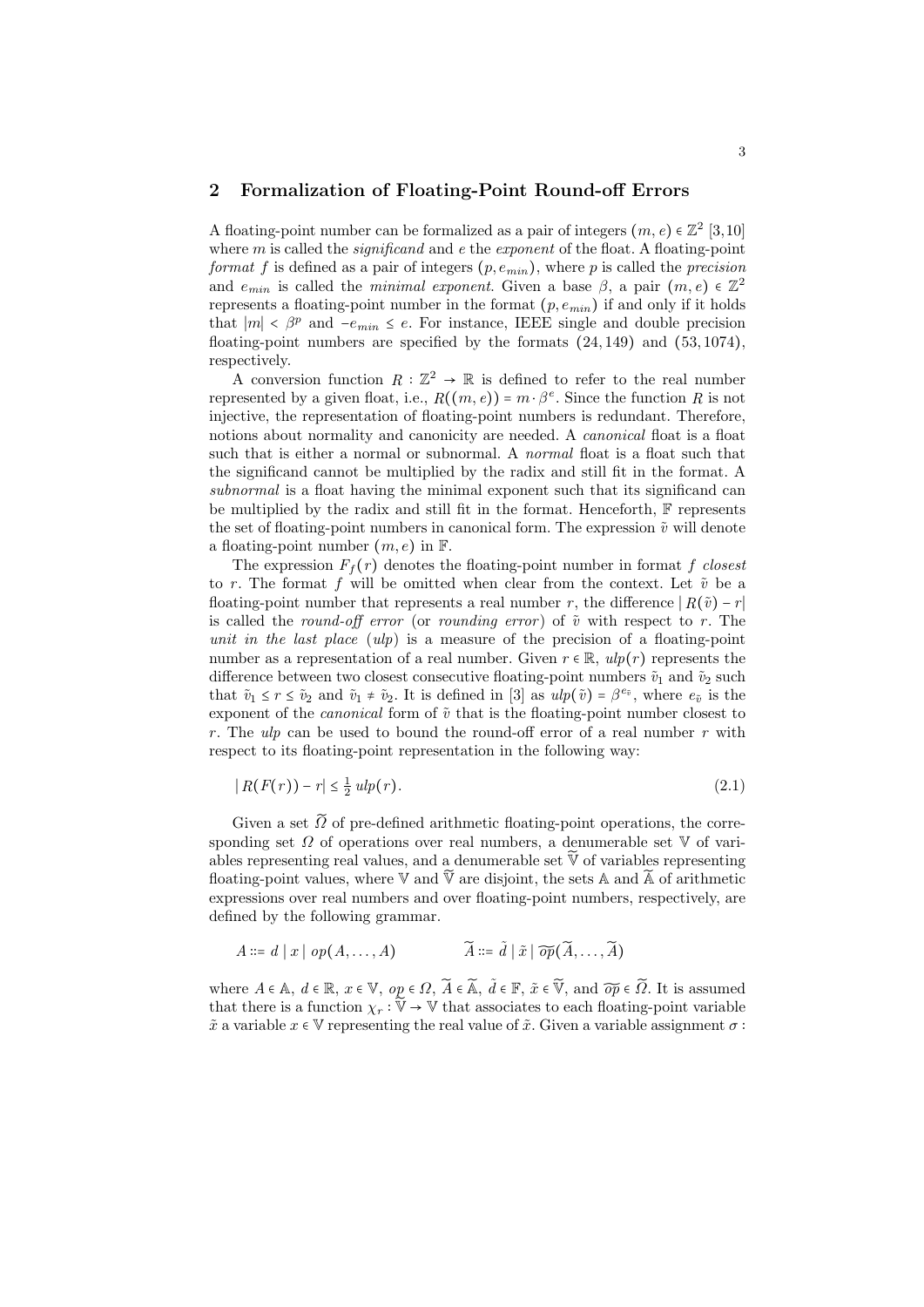$\mathbb{V} \to \mathbb{R}$ ,  $eval_{\mathbb{A}}(\sigma, A) \in \mathbb{R}$  denotes the evaluation of the real arithmetic expression A with respect to  $\sigma$ . Similarly, given  $\tilde{A} \in \tilde{A}$  and  $\tilde{\sigma} : \tilde{\mathbb{V}} \to \mathbb{F}$ ,  $\widetilde{eval}_{\tilde{A}}(\tilde{\sigma}, \tilde{A}) \in \mathbb{F}$  denotes the evaluation of the floating-point arithmetic expression  $\tilde{A}$  with respect to  $\tilde{\sigma}$ . The (partial) order relation between arithmetic expressions is defined as follows:  $A_1 \leq A_2$  if and only if for all  $\sigma : \mathbb{V} \to \mathbb{R}$ ,  $eval_\mathbb{A}(\sigma, A_1) \leq eval_\mathbb{A}(\sigma, A_2)$ .

The round-off error of the floating-point expression  $\widetilde{op}(\tilde{v}_1,\ldots,\tilde{v}_n)$  with respect to the real-valued expression  $op(r_1, \ldots, r_n)$ , where  $\widetilde{op}$  is a floating-point operator representing a real-valued operator  $op$  and  $\tilde{v}_i$  is a floating-point value representing a real value  $r_i$ , for  $1 \le i \le n$ , depends of (a) the error introduced<br>by the employment of  $\widetilde{\mathfrak{m}}$  repays on and (b) the preparation of the error compo by the application of  $\tilde{\rho}$  versus op and (b) the propagation of the errors carried out by the arguments, i.e., the difference between  $\tilde{v}_i$  and  $r_i$ , for  $1 \leq i \leq n$ , in the application. In the case of arithmetic operators, the IEEE-754 standard states that every basic operation is correctly rounded, therefore it should be performed as if it would be calculated with infinite precision and then rounded to the nearest floating-point value. Then, from Formula  $(2.1)$ , the application of an *n*-ary floating-point operator  $\widetilde{op}$  to the floating-point values  $\widetilde{v}_1, \ldots, \widetilde{v}_n$  must fulfill the following condition.

<span id="page-3-0"></span>
$$
|R(\widetilde{op}(\tilde{v}_i)_{i=1}^n) - op(R(\tilde{v}_i))_{i=1}^n| \leq \frac{1}{2} \operatorname{ulp}(op(R(\tilde{v}_i))_{i=1}^n), \tag{2.2}
$$

where the notation  $f(x_i)_{i=1}^n$  is used to represent  $f(x_1, \ldots, x_n)$ .

To estimate how the errors of the arguments are propagated to the result of the application of the operator, it is necessary to bound the difference between the application of the real operator on real values and the application of the same operator on the floating-point arguments. The expression  $\epsilon_{op}(e_i)_{i=1}^n$  is used to represent such difference, where each  $e_i$  is a bound of the round-off error carried by every floating-point  $\tilde{v}_i$  representing a real value  $r_i$ , i.e.,  $|R(\tilde{v}_i) - r_i| \le e_i$ .<br>Therefore  $\epsilon_i$  (e)<sup>n</sup> extinges the following condition Therefore,  $\epsilon_{op}(e_i)_{i=1}^n$  satisfies the following condition.

<span id="page-3-1"></span>
$$
|op(R(\tilde{v}_i))_{i=1}^n - op(r_i)_{i=1}^n| \le \epsilon_{op}(e_i)_{i=1}^n.
$$
\n(2.3)

The following bound of the round-off error between the floating-point expression and the real-valued counterpart follows from Formula [\(2.2\)](#page-3-0), Formula [\(2.3\)](#page-3-1), and the triangle inequality.

<span id="page-3-2"></span>
$$
|R(\widetilde{op}(\tilde{v}_i)_{i=1}^n) - op(r_i)_{i=1}^n| \le \epsilon_{op}(e_i)_{i=1}^n + \frac{1}{2} \operatorname{ulp}(op(R(\tilde{v}_i))_{i=1}^n).
$$
 (2.4)

In this paper, for a given expression, the round-off error in the right-hand side of Formula [\(2.4\)](#page-3-2) is expressed as an error expression.

**Definition 1 (Error Expression).** An error expression is an arithmetic expression or the element  $+\infty$  representing an arbitrary large round-off error.

The domain of error expressions is denoted as  $\mathbb E$  and it is defined as  $\mathbb E := \mathbb{A} \cup \{+\infty\}.$ The order relation on error expressions naturally extends the one on arithmetic expressions by stating that for all  $e \in \mathbb{E}$ ,  $e \leq +\infty$ . The function max (respectively min) returns the maximum (respectively minimum) of a set error expressions with respect to the order relation  $\leq$ . The tuple ( $\mathbb{E}, \leq, \text{max}, \text{min}, +\infty, 0$ ) is a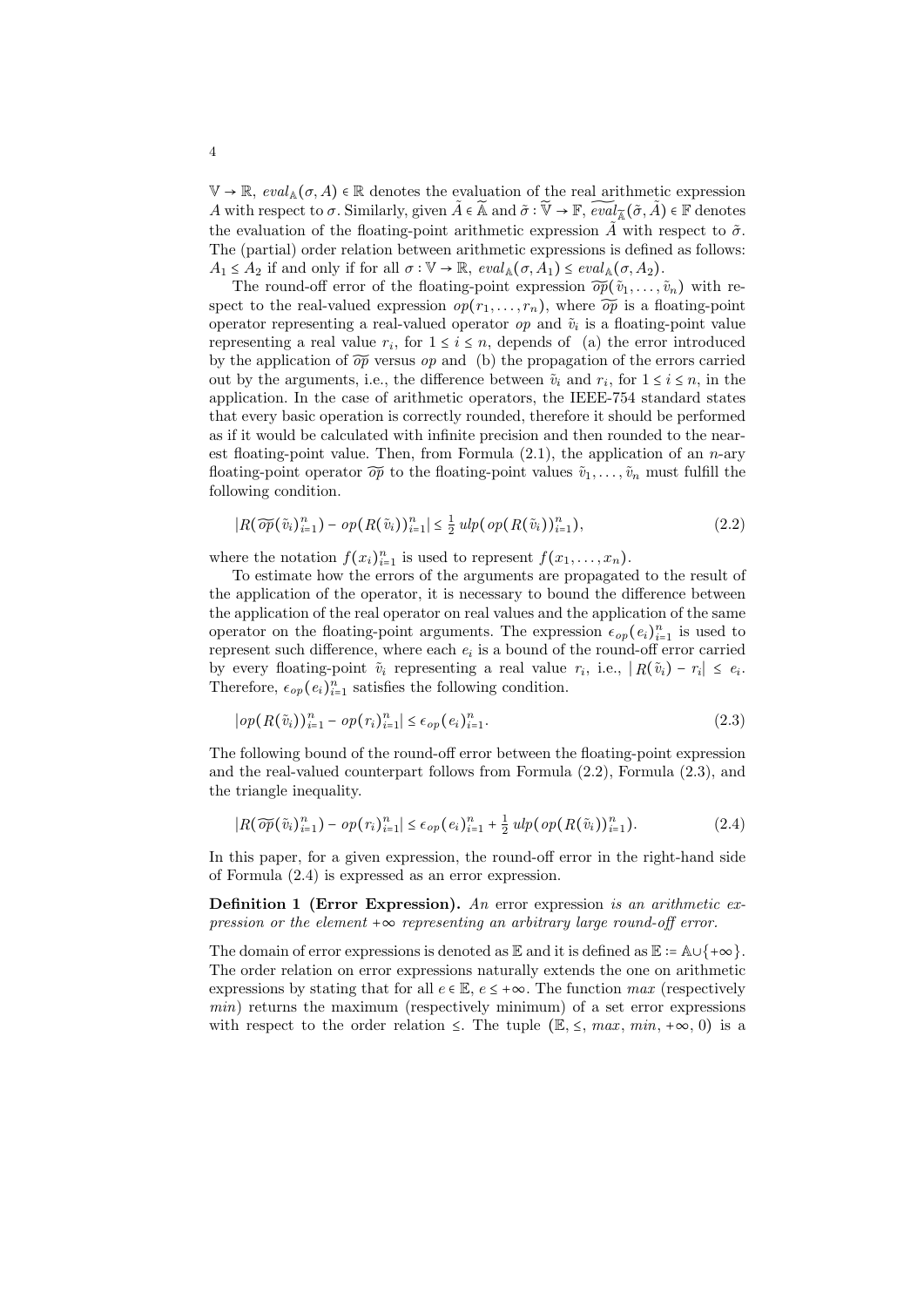complete lattice, where  $max$  is the least upper bound,  $min$  is the greatest lower bound,  $+\infty$  is the greatest element of the domain, and 0 is the least element of the domain.

Additional conditions are needed in Formula [\(2.4\)](#page-3-2) when the operators are not total. For example, when dealing with the division operation, it is necessary to guarantee that the second argument of both the floating-point operator and the real-valued operator is not zero. Furthermore, some arithmetic operations are associated to tighter error bounds under certain conditions. These conditions can be used to refine the estimation of the round-off error. Boolean expressions are used to model such conditions.

The sets **B** and **B** of Boolean expressions over real numbers and over floatingpoint numbers, respectively, are defined by the following grammar.

<sup>B</sup> ∶∶= true <sup>∣</sup> false <sup>∣</sup> <sup>B</sup> <sup>∧</sup> <sup>B</sup> <sup>∣</sup> <sup>B</sup> <sup>∨</sup> <sup>B</sup> <sup>∣</sup> <sup>¬</sup><sup>B</sup> <sup>∣</sup> <sup>A</sup> <sup>&</sup>lt; <sup>A</sup> <sup>∣</sup> <sup>A</sup> <sup>=</sup> <sup>A</sup>  $\widetilde{B}$  ::= true  $\mid$  false  $\mid \widetilde{B} \wedge \widetilde{B} \mid \widetilde{B} \vee \widetilde{B} \mid \neg \widetilde{B} \mid \widetilde{A} \leq \widetilde{A} \mid \widetilde{A} = \widetilde{A}$ 

where  $B \in \mathbb{B}$ ,  $A \in \mathbb{A}$ ,  $\widetilde{B} \in \widetilde{\mathbb{B}}$ , and  $\widetilde{A} \in \widetilde{\mathbb{A}}$ . The conjunction  $\wedge$ , disjunction  $\vee$ , negation  $\neg$ , *true*, and *false* have the usual classical logic meaning.

Given a variable assignment  $\sigma : \mathbb{V} \to \mathbb{R}$ ,  $eval_{\mathbb{B}}(\sigma, B) \in \{true, false\}$  denotes the evaluation of the real Boolean expression B. In the same way, given  $\widetilde{B} \in \widetilde{\mathbb{B}}$ and  $\widetilde{\sigma}: \widetilde{\mathbb{V}} \to \mathbb{F}$ ,  $\widetilde{eval}_{\widetilde{\mathbb{B}}}(\widetilde{\sigma}, \widetilde{B}) \in \{true, false\}$  denotes the evaluation of the floatingpoint Boolean expression  $\widetilde{B}$ . The (partial) order relation between Boolean expressions over real numbers is defined as follows:  $B_1 \Rightarrow B_2$  if and only if for all  $\sigma : \mathbb{V} \to \{true, false\}, \ eval_{\mathbb{B}}(\sigma, B_1) \text{ implies } eval_{\mathbb{B}}(\sigma, B_2). \text{ Similarly, for floating$ point Boolean expressions, the order relation is defined as follows:  $\widetilde{B}_1 \Rightarrow \widetilde{B}_2$  if and only if for all  $\tilde{\sigma} : \tilde{\mathbb{V}} \to \{true, false\}$ ,  $\widetilde{eval}_{\tilde{\mathbb{B}}}(\tilde{\sigma}, \widetilde{B}_1)$  implies  $\widetilde{eval}_{\tilde{\mathbb{B}}}(\tilde{\sigma}, \widetilde{B}_2)$ . The symbol true (respectively false) is the greatest (respectively least) Boolean expression of both domains  $\mathbb B$  and  $\widetilde{\mathbb B}$ . The equivalence relation derived from  $\Rightarrow$  is defined as  $B_1 \Leftrightarrow B_2$  if and only if  $B_1 \Rightarrow B_2$  and  $B_2 \Rightarrow B_1$ . In the following, by abuse of notation, a formula  $B \in \mathbb{B} \cup \mathbb{B}$  and its equivalence class will be denoted with the same symbol.

The function  $R_{\mathbb{B}} : \widetilde{\mathbb{B}} \to \mathbb{B}$  that converts a Boolean expression on floating-point numbers to a Boolean expression on real numbers is defined by simply replacing each floating-point operation with the corresponding operation on real numbers and by applying R and  $\chi_r$  to floating-point values and variables, respectively.

Henceforth, it is assumed that for any floating-point operator of interest op there exists at least one formula of the following form that holds for all  $e_1, \ldots, e_n \in \mathbb{E}$  such that  $|R(\tilde{v}_i) - r_i| \leq e_i$  with  $1 \leq i \leq n$ ,

<span id="page-4-0"></span>
$$
\phi_{op}(r_i)_{i=1}^n \wedge \phi_{\widetilde{op}}(\widetilde{v}_i)_{i=1}^n \text{ implies } |R(\widetilde{op}(\widetilde{v}_i)_{i=1}^n) - op(r_i)_{i=1}^n| \le \epsilon_{\widetilde{op}}(r_i, e_i)_{i=1}^n, (2.5)
$$

where  $\phi_{op}(r_i)_{i=1}^n \in \mathbb{B}$ ,  $\phi_{op}(r_i)_{i=1}^n \neq false$ ,  $\phi_{\widetilde{op}}(\tilde{v}_i)_{i=1}^n \in \widetilde{\mathbb{B}}$ ,  $\phi_{\widetilde{op}}(\tilde{v}_i)_{i=1}^n \neq false$ , and  $\epsilon_{\widetilde{op}} : \mathbb{A}^n \times \mathbb{E}^n \to \mathbb{E}$ . For the same floating-point operator there may be more than one formula of the form of Formula [\(2.5\)](#page-4-0). In this case, the disjunction of all conditions in the left-hand side of Formula [\(2.5\)](#page-4-0) should be complete for the domain of the operator. The framework presented in this paper does not require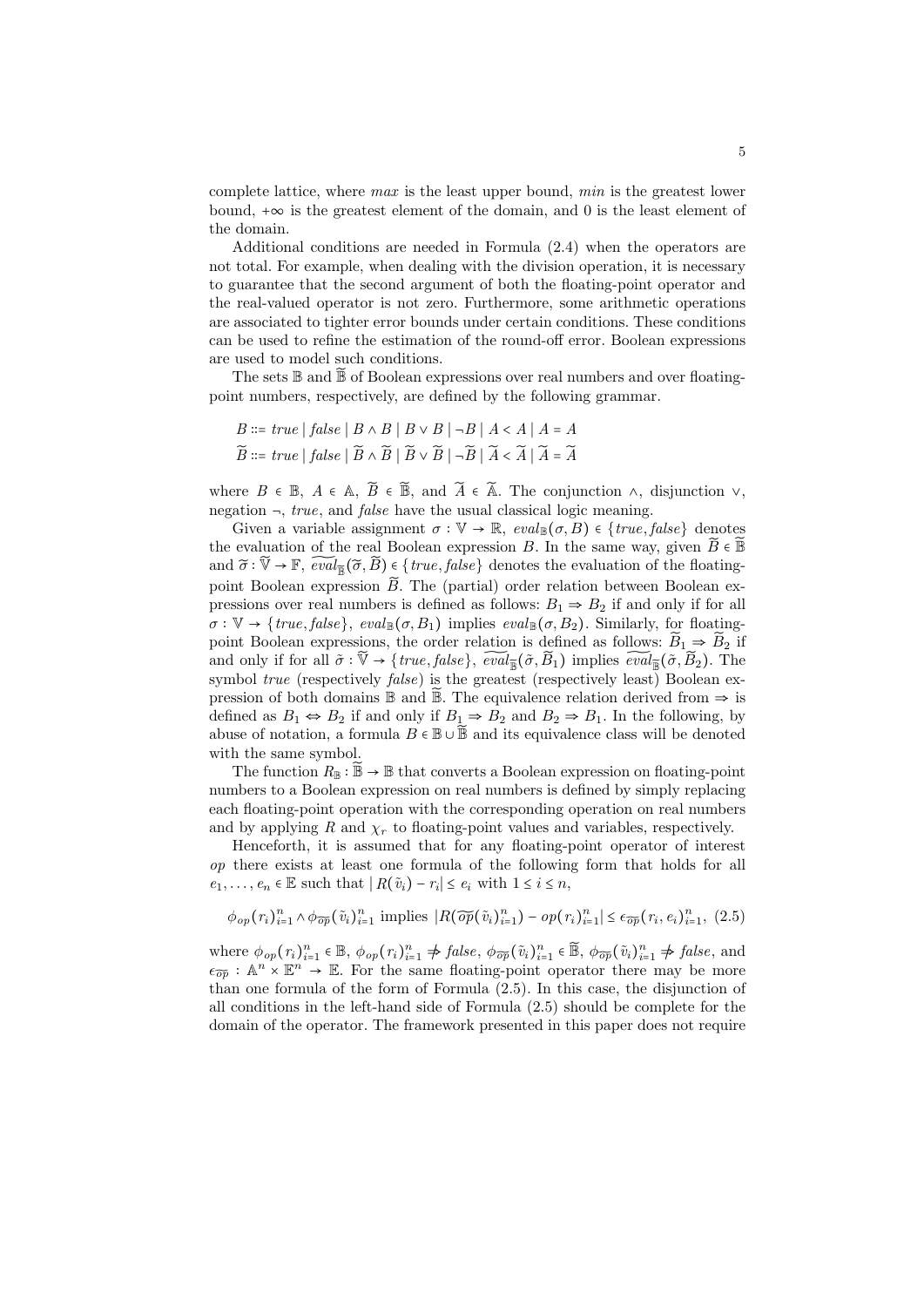those conditions to be disjoint, but better estimations are usually computed when these conditions are disjoint.

Example 1. Instances of Formula [\(2.5\)](#page-4-0) for the four basic arithmetic operators are defined below.

- $\epsilon_1(r_1, e_1, r_2, e_2) \coloneqq e_1 + e_2 + \frac{1}{2} \frac{u}{p(|r_1 + r_2| + e_1 + e_2)}, \phi_+(r_1, r_2) \coloneqq true$ , and  $\phi_{\tilde{\tau}}(\tilde{v}_1, \tilde{v}_2) \coloneqq true.$
- $\epsilon \leq (r_1, e_1, r_2, e_2) := e_1 + e_2 + 1/2 \, u l p (|r_1 r_2| + e_1 + e_2), \, \phi_-(r_1, r_2) := true$ , and  $\phi_{\tilde{-}}(\tilde{v}_1, \tilde{v}_2) \coloneqq \tilde{v}_2 \tilde{p}_2 > \tilde{v}_1 \vee \tilde{v}_1 > 2 \tilde{*} \tilde{v}_2.$
- $\epsilon \leq (r_1, e_1, r_2, e_2) \coloneqq e_1 + e_2, \ \phi_-(r_1, r_2) \coloneqq true \text{ and } \phi_-(\tilde{v}_1, \tilde{v}_2) \coloneqq \tilde{v}_2 \tilde{p}_2 \leq \tilde{v}_1 \wedge \tilde{v}_1 \leq$  $2\tilde{*} \tilde{v}_2$ .
- $\epsilon_*(r_1, e_1, r_2, e_2) := |r_1|e_2 + |r_2|e_1 + e_1e_2 + 1/2 \, ulp((|r_1|+e_1)(|r_2|+e_2)), \, \phi_*(r_1, r_2) :=$ true, and  $\phi_{\tilde{\star}}(\tilde{v}_1, \tilde{v}_2) \coloneqq true.$
- $\epsilon_{\tilde{f}}(r_1, e_1, r_2, e_2) \coloneqq \frac{|r_1|e_2 + |r_2|e_1}{r_2 r_2 e_2 |r_2|}$  $\frac{r_1|e_2+|r_2|e_1}{r_2r_2-e_2|r_2|}+1/2 \; ulp\left(\frac{|r_1|+e_1}{|r_2|-e_2}\right)$  $\frac{|r_1|+e_1}{|r_2|-e_2}$ ,  $\phi/(r_1,r_2) \coloneqq r_2 \neq 0$ , and  $\phi_{\tilde{f}}(\tilde{v}_1, \tilde{v}_2)$  $:= \tilde{v}_2 \neq 0.$

For instance, the round-off error of the sum includes the propagation of the errors of the operands ( $e_1$  and  $e_2$ ) and the error of rounding the result of the sum  $(1/2 \, ulp(|r_1-r_2|+e_1+e_2))$ . In the case of the division operator, Boolean conditions are used to guarantee the validity of the operation, i.e., the conditions  $\phi_l$  and  $\phi_{\tilde{f}}$  state that the divisors of the real and floating point expressions, respectively, are different from zero. In the case of the subtraction operator, conditions that improve the error approximation are provided. Indeed, in [\[14\]](#page-20-7), it is proven that the floating-point subtraction  $x \tilde{-} y$  is computed exactly when  $y \tilde{j} \geq x \leq 2 \tilde{*} y$ .

### <span id="page-5-0"></span>3 Concrete Denotational Semantics

This section presents a compositional structural denotational semantics for a generic declarative programming language. This semantics collects information about the round-off error of floating point operations and relies on the floatingpoint error formalization presented in Section [2.](#page-2-0) This semantics is an enhancement of the one introduced in [\[26\]](#page-21-0) and it uses a more expressive domain.

The expression language considered in this paper contains conditionals, let expressions, and function calls, possibly recursive. Given a set  $\widetilde{\Omega}$  of pre-defined arithmetic floating-point operations, a set  $\Sigma$  of function symbols, and a denumerable set  $\tilde{\mathbb{V}}$  of floating-point variables,  $\mathbb S$  denotes the set of program expressions. The syntax of programs in S is given by the following grammar, where the syntax of floating-point arithmetic expressions given in Section [2](#page-2-0) is augmented with a function call.

$$
\widetilde{A} ::= \widetilde{d} | F(d) | \widetilde{x} | \widetilde{op}(\widetilde{A}, \dots, \widetilde{A}) | f(\widetilde{A}, \dots, \widetilde{A})
$$
  

$$
S ::= \widetilde{A} | \widetilde{if} \widetilde{B} \text{ then } S \text{ else } S | \text{ let } \widetilde{x} = \widetilde{A} \text{ in } S
$$

where  $\widetilde{A} \in \widetilde{A}$ ,  $\widetilde{B} \in \widetilde{\mathbb{B}}$ ,  $\widetilde{d} \in \mathbb{F}$ ,  $d \in \mathbb{R}$ ,  $\widetilde{x} \in \widetilde{\mathbb{V}}$ ,  $\widetilde{op} \in \widetilde{\Omega}$ , and  $f \in \Sigma$ . Bounded recursion is added to the language as syntactic sugar using the convention  $for(i, j, S, g) := if$  $i > j$  then S else  $g(j, for(i, j-1, S, g))$ .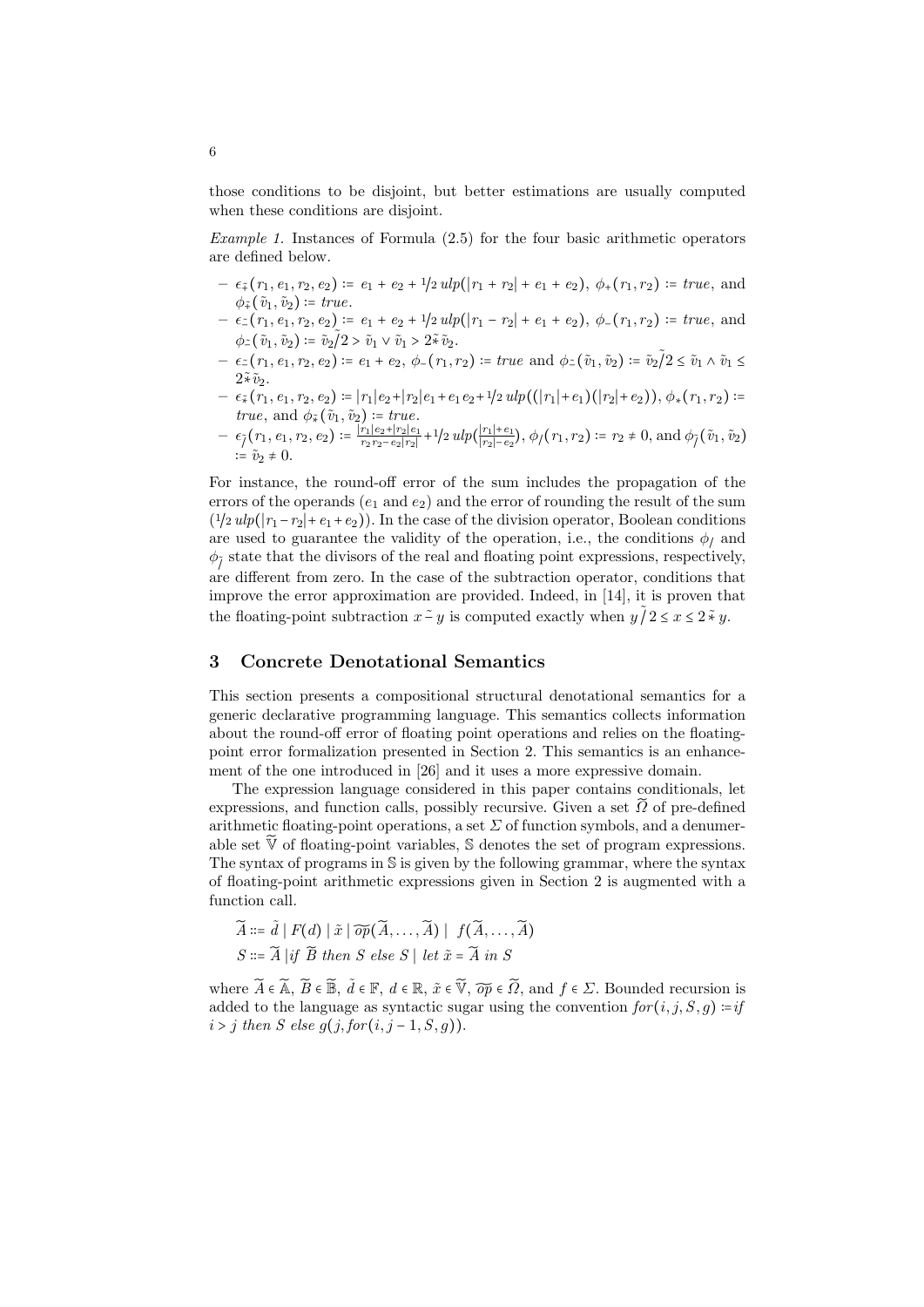A program is defined as a set of function declarations of the form  $f(\tilde{x}_1, \ldots, \tilde{x}_n)$ = S, where  $\tilde{x}_1, \ldots, \tilde{x}_n$  are pairwise distinct variables in  $\tilde{V}$  and all free variables appearing in S are in  $\{\tilde{x}_1, \ldots, \tilde{x}_n\}$ . The natural number n is called the *arity* of f. Henceforth, it is assumed that programs are well-formed in the sense that for every function call  $f(\tilde{x}_1, \ldots, \tilde{x}_n)$  that occurs in a program P, a unique function f of arity n is defined in P. The set of programs is denoted as  $\mathbb{P}$ .

The proposed semantics collects, for each program path, the corresponding path conditions (for both the real and the floating-point execution), and two expressions representing (1) the value of the output assuming the use of real arithmetic and (2) an upper bound for the accumulated round-off error that might affect the result due to floating-point operations. Since the semantics collects information about real and floating-point execution paths, it is possible to consider the error of taking the incorrect branch compared to the ideal execution using real arithmetic. This enables a sound treatment of unstable tests.

**Definition 2 (Test Stability).** A conditional statement if  $\tilde{\phi}$  then  $\tilde{E}_1$  else  $\tilde{E}_2$ is said to be unstable if there exist two assignments  $\tilde{\sigma} : \tilde{\mathbb{V}} \to \mathbb{F}$  and  $\sigma : \mathbb{V} \to \mathbb{R}$ such that for all  $\tilde{x} \in \tilde{\mathbb{V}}$ ,  $\sigma(\chi_r(\tilde{x})) = R(\tilde{\sigma}(\tilde{x}))$  and  $eval_{\mathbb{B}}(\sigma, R_{\mathbb{B}}(\tilde{\phi})) \neq \tilde{eval}_{\tilde{\mathbb{B}}}(\tilde{\sigma}, \tilde{\phi})$ . Otherwise the conditional expression is said to be stable.

In other words, a conditional statement is unstable when there exists an assignment from the variables in  $\tilde{\phi}$  to F such that  $\tilde{\phi}$  and  $R_{\mathbb{R}}(\tilde{\phi})$  evaluate to different Boolean values.

A condition is a set of pairs of the form  $(\phi, \tilde{\phi})$ , with  $\phi \in \mathbb{B}$  and  $\tilde{\phi} \in \tilde{\mathbb{B}}$ . The domain of conditions is  $(\varphi(\mathbb{B} \times \widetilde{\mathbb{B}}), \Rightarrow, \hat{\vee}, \hat{\wedge}, \{(\text{true}, \text{true})\}, \{(\text{false}, \text{false})\}),$ where

- $-$  ⇒ is the order relation over  $\wp(\mathbb{B} \times \widetilde{\mathbb{B}})$  defined as for all  $\eta_1, \eta_2 \in \wp(\mathbb{B} \times \widetilde{\mathbb{B}})$ ,  $\eta_1 \triangleq \eta_2$  if and only if  $\vee_{(b_1,\tilde{b}_1)\in\eta_1}(b_1 \wedge \tilde{b}_1) \Rightarrow \vee_{(b_2,\tilde{b}_2)\in\eta_2}(b_2 \wedge \tilde{b}_2)$ ,
- the equivalence relation ⇔ derived from ⇒ is defined as follows,  $η_1$  ⇔ $η_2$  if and only if  $\eta_1 \triangleq \eta_2$  and  $\eta_2 \triangleq \eta_1$ , and the equivalence class of a condition  $\eta$ is denoted as  $[\eta]_{\leftrightarrow}$ ,
- $\hat{\vee}$  is the least upper bound defined as  $η_1 \hat{\vee} η_2 = [η_1 ∪ η_2]_{\hat{\leftrightarrow}}$ ,
- $\hat{\lambda}$  is the greatest lower bound defined as  $\eta_1 \hat{\lambda} \eta_2 = \bigcup \{ (b_1 \wedge b_2, \tilde{b}_1 \wedge \tilde{b}_2) \mid (b_1 \tilde{b}_1) \in \mathbb{R} \mid (b_1 \tilde{b}_2) \in \mathbb{R} \}$  $(b_1, \tilde{b}_1) \in \eta_1(b_2, \tilde{b}_2) \in \eta_2$ ,<br> $((\text{true}, \text{true})$ , is the great
- $\{ (true, true) \}$  is the greatest element of the domain, and
- $\{(\text{false}, \text{false})\}$  is the least element of the domain.

Paths in the control flow of a program are represented by sequences, possibly empty, of 0's and 1's.

**Definition 3 (Decision path).** A decision path  $\pi$  is defined by the grammar  $\pi = \varepsilon \mid \pi \cdot 0 \mid \pi \cdot 1$ , where  $\varepsilon$  denotes the empty path and  $\cdot$  is the concatenation operator.

The domain of all decision paths is denoted by Path. A decision path  $\pi$  models all the decision paths  $\pi'$  such that  $\pi$  is prefix of  $\pi'$ . Given  $\pi_1, \pi_2 \in Path$ ,<br>the order polation on decision paths is defined as  $\pi$ ,  $\leq$  and  $\pi$ , if and only if the order relation on decision paths is defined as  $\pi_1 \leq_{\text{prefix}} \pi_2$  if and only if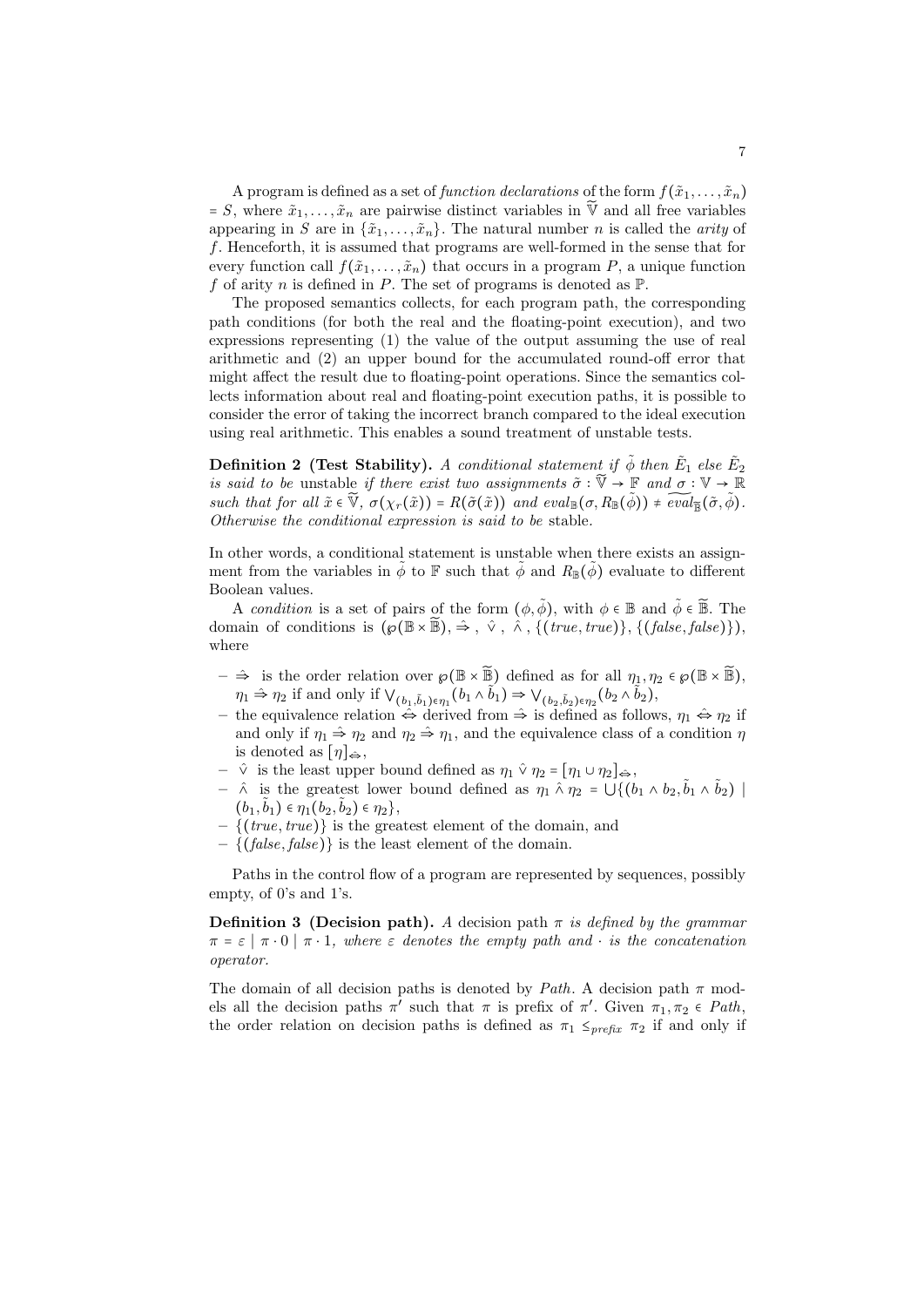$\pi_1$  is a prefix of  $\pi_2$ . A decision path univocally identifies a subprogram or subexpression inside the input program. Subexpressions corresponding to the then branch of a conditional statement are identified by the index 1. Conversely, the subexpressions corresponding to the *else* branch are identified by the index 0. For example, consider the following program expression:

$$
E = if \tilde{x} > 0 \text{ then } (if \tilde{y} > 2 \text{ then } 5 \text{ else } \tilde{y} + 1) \text{ else } (if \tilde{z} > 0 \text{ then } \tilde{x} + \tilde{z} \text{ else } \tilde{y} * \tilde{z})
$$

All the decision paths of expression E are identified by  $\varepsilon$ . The path corresponding to the arithmetic expression  $\tilde{y}+1$  is 1⋅0, and the path corresponding to expression  $\tilde{x} + \tilde{z}$  is  $0 \cdot 1$ .

The semantics collects information in the form of conditional error bounds.

Definition 4 (Conditional Error Bound). A conditional error bound is an expression of the form  $\langle \eta \rangle_t \rightarrow (r, e)^{\pi}$ , where  $\eta \in \mathfrak{g}(\mathbb{B} \times \widetilde{\mathbb{B}})$ ,  $r \in \mathbb{A}$ ,  $e \in \mathbb{E}$ ,  $\pi \in Path$ ,  $\mathfrak{g}$  and  $t \in \mathbb{R}$ ,  $\pi \in Path$ , and  $t \in \{s, u\}$ . A conditional error bound is said to be valid if it exists  $(\phi, \phi) \in \eta$ .  $\phi \neq false$  and  $\phi \neq false$ .

Intuitively,  $\langle \eta \rangle_t \twoheadrightarrow (r, e)^\pi$  indicates that for the decision path  $\pi$ , if the condition  $\eta$ is satisfied, the output of the ideal real numbers implementation of the program is  $r$  and the round-off error of the floating-point implementation is bounded by  $e$ . The sub-index  $t$  is used to mark by construction whether a conditional error bound is unstable  $(t = u)$ , or stable  $(t = s)$ .

Conditional error bounds are ordered in the following way  $(\eta_1)_{t_1} \twoheadrightarrow (r_1, e_1)^{\pi_1}$ Conditional error bounds are ordered in the following way  $\sqrt{11/t_1}$  " $\sqrt{11/t_1}$ "<br>  $\sqrt{12/t_2}$   $\rightarrow$   $(r_2, e_2)^{\pi_2}$  if and only if  $\eta_1 \Rightarrow \eta_2$ ,  $r_1 = r_2$ ,  $e_1 \le e_2$ ,  $\pi_2 \le_{\text{prefix}} \pi_1$ , and  $t_1 =$ <br>  $t_1$ . The densing  $t_2$ . The domain **C** of conditional error bounds is defined as a set of tuples in  $\wp(\mathbb{B} \times \mathbb{B}) \times \mathbb{A} \times \mathbb{E} \times Path \times \{\mathbf{s}, \mathbf{u}\}.$  Sets of conditional error bounds are (partially) ordered as follows. For all  $C_1, C_2 \subseteq \mathbb{C}, C_1 \subseteq C_2$  if and only iff for all  $c_1 \in C_1$ , there exists  $c_2 \in C_2$  such that  $c_1 \leq c_2$ . The equivalence relation derived from  $\subseteq$  is defined as  $C_1 \equiv C_2$  if and only if  $C_1 \subseteq C_2$  and  $C_2 \subseteq C_1$ . In the following, by abuse of notation, the quotient of  $\epsilon$  over equivalence classes will be denoted with the same symbol. Furthermore, sets of conditional error bounds will be used modulo  $\equiv$  and their class will be denoted as  $\mathbb{C}$ . The domain ( $\mathbb{C}, \subseteq, \sqcup, \sqcap, [\mathbf{C}]_{=}, \varnothing$ ) is a complete lattice where the least upper bound is defined as  $C_1 \sqcup C_2 = [C_1 \cup C_2]$  and the greatest lower bound is defined as  $C_1 \sqcap C_2 \coloneqq \left[ \{ c \in \mathbf{C} \mid \exists c_1 \in C_1.c \leq c_1, \exists c_2 \in C_2.c \leq c_2 \} \right]_{\equiv}$ .

An environment is defined as a function mapping a variable to a set of conditional error bounds, i.e.,  $Env = \tilde{\mathbb{V}} \rightarrow \mathbb{C}$ . The empty environment is denoted as  $\perp_{Env}$  and maps every variable to the empty set ∅. Let  $\mathbb{M} := \{f(\tilde{x}_1, \ldots, \tilde{x}_n) \mid f \in$  $\Sigma, \tilde{x}_1, \ldots, \tilde{x}_n \in \tilde{\mathbb{V}}\}$  be the set of all possible function calls. An *interpretation* is a function  $I:\mathbb{M} \to \mathbb{C}$  modulo variance<sup>[3](#page-7-0)</sup>. The set of all interpretations is denoted as I. The empty interpretation is denoted as  $\perp$  and maps everything to  $\varnothing$ .

Let  $\widetilde{op}$  be an *n*-ary floating-point operator in  $\widetilde{Q}$  such that  $op$  in  $\Omega$  is its real-valued counterpart and there exist  $\epsilon_{\tilde{op}} : \mathbb{A}^n \times \mathbb{E}^n \to \mathbb{E}, \ \phi_{op}(r_i)_{i=1}^n \in \mathbb{B}$  and

<span id="page-7-0"></span><sup>&</sup>lt;sup>3</sup> Two functions  $I_1, I_2$ : M  $\rightarrow \mathbb{C}$  are variants if for each  $m \in \mathbb{M}$  there exists a renaming  $\rho$  such that  $(I_1(m))\rho = I_2(m\rho)$ .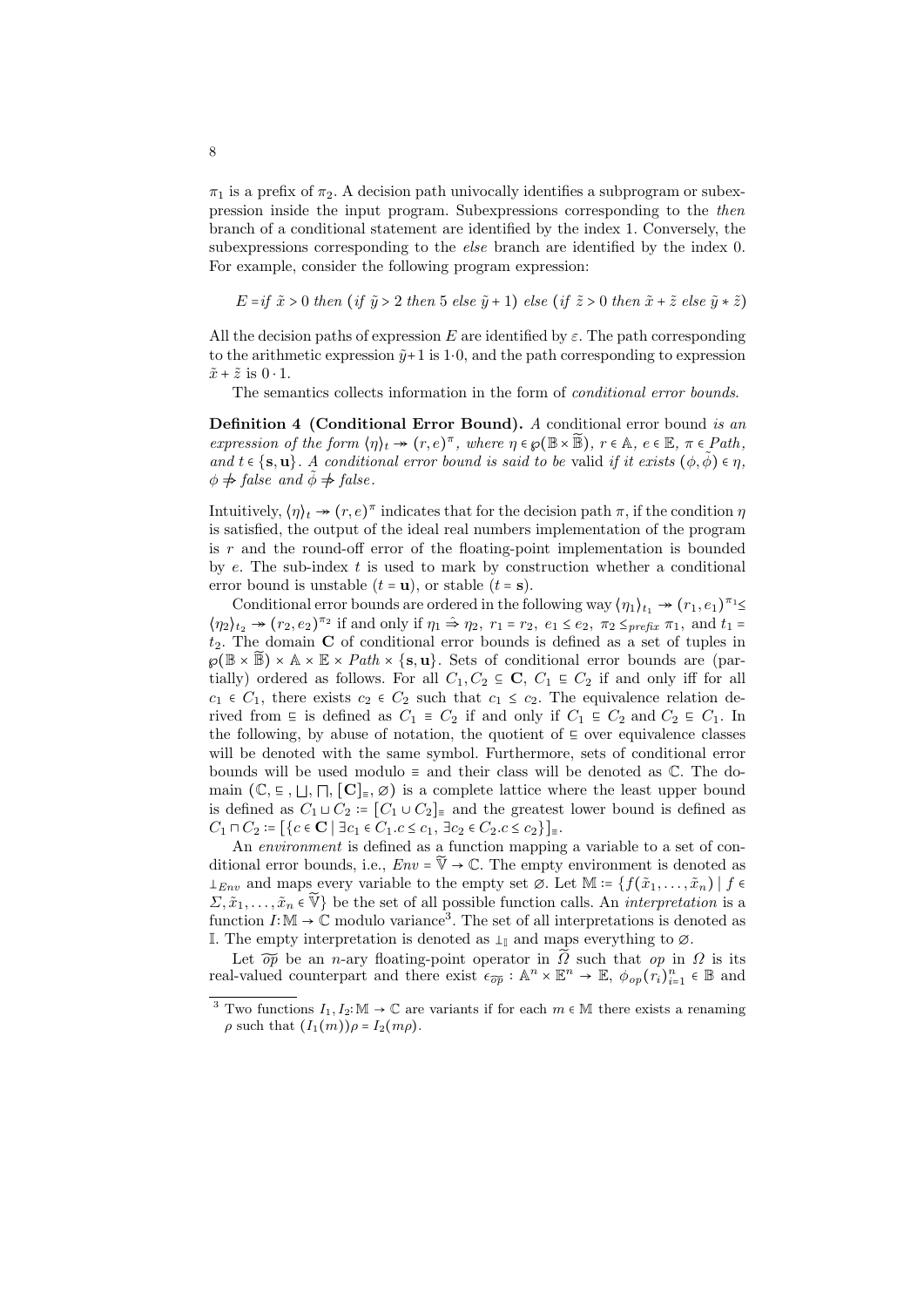$\phi_{\widetilde{op}}(\tilde{v}_i)_{i=1}^n \in \widetilde{\mathbb{B}}$  such that Formula [\(2.5\)](#page-4-0) holds. Given  $\sigma \in Env$  and  $I \in \mathbb{I}$ , the se-<br>mention of program expressions,  $S \times F_{\text{rel}} \times F_{\text{rel}} \times F_{\text{rel}}$ ,  $C$  returns the set of mantics of program expressions,  $\mathcal{E} : \mathbb{S} \times Env \times \mathbb{I} \times Path \to \mathbb{C}$ , returns the set of conditional error bounds representing an upper bound of the round-off error for each execution path, together with the corresponding conditions. The function  $\chi_e : \widetilde{\mathbb{V}} \to \mathbb{V}$  associates to each floating-point variable  $\tilde{x}$  a variable in  $\mathbb{V}$  representing the error of  $\tilde{x}$ . In the following, for the sake of simplicity, the singleton condition  $\langle \{(\phi, \tilde{\phi})\}\rangle$  will be denoted as  $\langle \phi, \tilde{\phi} \rangle$ .

$$
\mathcal{E}[\![\tilde{d}]\!]_{(\sigma,1)}^{\pi} := \{ \langle true, true \rangle_{\mathbf{s}} \rightarrow (\mathbb{R}(\tilde{d}), 0)^{\pi} \} \n\mathcal{E}[\![F(d)]\!]_{(\sigma,1)}^{\pi} := \{ \langle true, true \rangle_{\mathbf{s}} \rightarrow (\chi_{r}(\tilde{x}), \chi_{e}(\tilde{x}))^{\pi} \} \quad \text{if } \sigma(\tilde{x}) = \emptyset \n\mathcal{E}[\![\tilde{v}\!]_{(\sigma,1)}^{\pi} := \left\{ \langle true, true \rangle_{\mathbf{s}} \rightarrow (\chi_{r}(\tilde{x}), \chi_{e}(\tilde{x}))^{\pi} \right\} \quad \text{if } \sigma(\tilde{x}) = \emptyset \n\text{otherwise} \n\mathcal{E}[\![\widetilde{op}(\tilde{A}_{i})_{i=1}^{n}]\!]_{(\sigma,1)}^{\pi} := \n\Box[\![\langle \bigwedge_{i=1}^{n} \phi_{i} \land \phi_{\sigma p}(r_{i})_{i=1}^{n}, \bigwedge_{i=1}^{n} \phi_{i} \land \phi_{\overline{\sigma p}}(\tilde{A}_{i})_{i=1}^{n} \rangle_{\mathbf{s}} \rightarrow (op(r_{i})_{i=1}^{n}, \varepsilon_{\overline{\sigma p}}(r_{i}, e_{i})_{i=1}^{n})^{\pi} | \forall 1 \leq i \leq n: \n\langle \phi_{i}, \tilde{\phi}_{i} \rangle_{\mathbf{s}} \rightarrow (r_{i}, e_{i})^{n} \in \mathcal{E}[\![\tilde{A}_{i}]\!]_{(\sigma,1)}^{\pi}, \bigwedge_{i=1}^{n} \phi_{i} \land \phi_{\sigma p}(r_{i})_{i=1}^{n} \neq false, \bigwedge_{i=1}^{n} \tilde{\phi}_{i} \land \phi_{\overline{\sigma p}}(\tilde{A}_{i})_{i=1}^{n} \neq false \right\}
$$
\n
$$
\mathcal{E}[\![let \tilde{x} = \tilde{A} \text{ in } S] \!]_{(\sigma,1)}^{\pi} := \mathcal{E}[\![S] \!]_{(\sigma,1)}^{\pi}, \bigwedge_{i=1}^{n} \phi_{i} \land \phi_{\sigma p}(r_{i})_{i=1}^{n} \neq false, \bigwedge_{i=1}
$$

The semantics of a variable  $\tilde{x} \in \tilde{\mathbb{V}}$  consists of two cases. If  $\tilde{x}$  belongs to the environment, then the variable has been previously bound to a program expression S through a let-expression. In this case, the semantics of  $\tilde{x}$  is exactly the semantics of S. If  $\tilde{x}$  does not belong to the environment, then  $\tilde{x}$  is a parameter of the function. Here, a new conditional error bound is added with two place holders,  $\chi_r(\tilde{x})$  and  $\chi_e(\tilde{x})$ , representing the real value and the error of  $\tilde{x}$ , respectively.

The semantics of a floating-point arithmetic operation  $\widetilde{op}$  is computed by composing the semantics of its operands. The real value is obtained by applying the correspondent real arithmetic operation  $op$  to the real values of the operands, and the new error bound is obtained by applying  $\epsilon_{\widetilde{op}}$  to the errors and real values of the operands. The new conditions are obtained as the combination of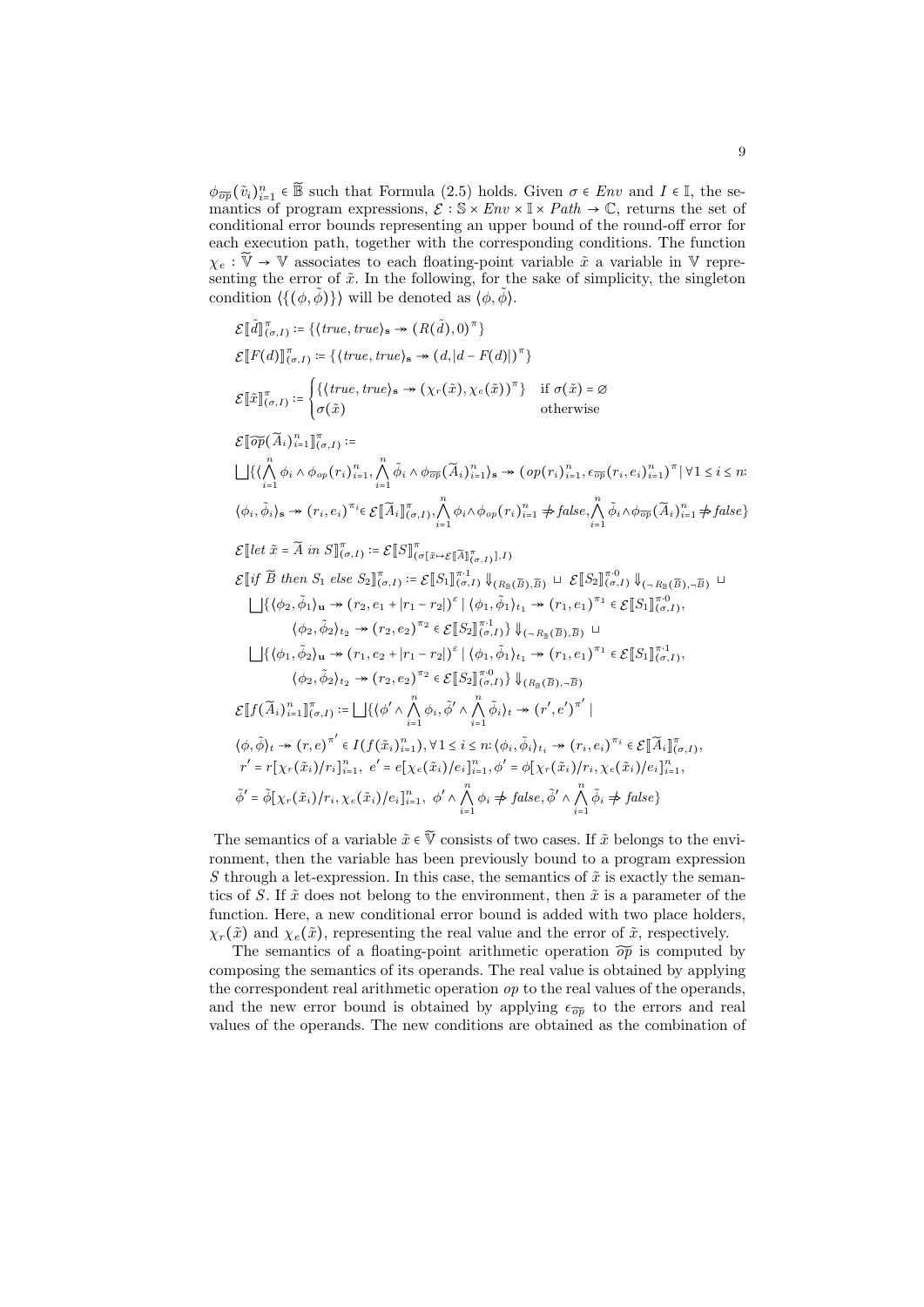the conditions of the operands. Predicates  $\phi_{op}$  and  $\phi_{\widetilde{op}}$  represent the additional constraints needed when  $op$  and  $\widetilde{op}$  are not total (as explained in Section [2\)](#page-2-0).

The semantics of the expression let  $\tilde{x} = \tilde{A}$  in S updates the current environment by associating to variable  $\tilde{x}$  the semantics of expression  $\tilde{A}$ .

The semantics of the conditional uses an auxiliary operator  $\parallel$  for propagating new information in the conditions.

Definition 5 (Condition propagation operator). Given  $b \in \mathbb{B}$  and  $\tilde{b} \in \widetilde{\mathbb{B}}$ ,  $\langle \eta \rangle_t \twoheadrightarrow (r, e)^\pi \Downarrow_{(b, \tilde{b})} = \langle \bigcup_{(\phi, \tilde{\phi}) \in \eta} (\phi \wedge b, \tilde{\phi} \wedge \tilde{b}) \rangle_t \twoheadrightarrow (r, e)^\pi \downarrow' \downarrow' \downarrow_{(\phi, \tilde{\phi}) \in \eta} (\phi \wedge b \wedge \tilde{\phi} \wedge \tilde{b}) \nightharpoonup$ false, otherwise it is undefined. The definition of  $\downarrow$  naturally extends to sets of conditional error bounds: given  $C \in \mathbb{C}$ ,  $C \Downarrow_{(b,\tilde{b})} C \cup_{c \in C} c \Downarrow_{(b,\tilde{b})} C$ 

The semantics of  $S_1$  and  $S_2$  are enriched with the information about the fact that real and floating-point execution paths match, i.e., both  $\tilde{B}$  and  $R_{\mathbb{R}}(\tilde{B})$  have the same value. If real and floating point execution paths do not coincide, the error of taking one branch instead of the other has to be considered. For example, if  $\widetilde{B}$  is satisfied but  $R_{\mathbb{B}}(\widetilde{B})$  is not, the then branch is taken in the floating point computation, but the else would have been taken in the real one. In this case, the error is the difference between the real value of the result of  $S_2$  and the floating point result of  $S_1$ . It has been shown that this error is bounded by the round-off error of  $S_1$  plus the difference between the real values of  $S_1$  and  $S_2$ . The condition  $(\neg R_{\mathbb{B}}(\widetilde{B}), \widetilde{B})$  is propagated in order to model that  $\widetilde{B}$  holds but  $R_{\mathbb{B}}(\tilde{B})$  does not. The conditional error bounds representing this case are marked with **u**, denoting that the error is due to an unstable test. The parameter  $\pi$  of the semantics is augmented by one index that indicates the decision taken: 1 for the *then* and 0 for the *else* branch.

The semantics of a function call combines the conditions coming from the interpretation of the function and the ones coming from the semantics of the parameters. Variables representing real values and errors of formal parameters are replaced with the expressions coming from the semantics of the actual parameters.

The semantics of a program is a function  $\mathcal{F} : \mathbb{P} \times Env \to \mathbb{C}$  defined as the least fixed point of the immediate consequence operator  $\mathcal{P} : \mathbb{P} \times Env \times \mathbb{I} \to \mathbb{C}$ , i.e., given  $P \in \mathbb{P}$ ,  $\mathcal{F}[\![P]\!] := lfp(\mathcal{P}[\![P]\!]_{\perp_I})$ , which is defined as follows for each function symbol  $f$  defined in  $P$ :

<span id="page-9-0"></span>
$$
\mathcal{P}[\![P]\!]_I(f(\tilde{x}_1 \ldots \tilde{x}_n)) \coloneqq \mathcal{E}[\![S]\!]_{(\perp_{Env},I)}^{\varepsilon} \text{ if } f(\tilde{x}_1 \ldots \tilde{x}_n) = S \in P. \tag{3.2}
$$

The least fixed point of  $P$  is guaranteed to exist from the Knaster-Tarski Fixpoint theorem [\[32\]](#page-21-2) since  $P$  is monotonic over  $\mathbb{C}$ .

<span id="page-9-1"></span>*Example 2.* Let P be a program composed by the declaration  $f(\tilde{x}, \tilde{y}) = i f \tilde{x} >$ 1 then 3 elseif  $\tilde{y} \le 2$  then  $\tilde{x} + \tilde{y}$  else  $\tilde{x}/\tilde{y}$ . The semantics of P is defined as  $\mathcal{F}[\![P]\!] = \bigcup_{i=1}^3 \{s_i\} \cup \bigcup_{i=1}^6 \{u_i\}$  where the conditional error bounds  $s_i$  corresponding to the stable associate. to the stable cases are:

$$
s_1 = \langle R_{\mathbb{B}}(\tilde{x} > 1), \tilde{x} > 1 \rangle_s \twoheadrightarrow (R(3), 0)^1
$$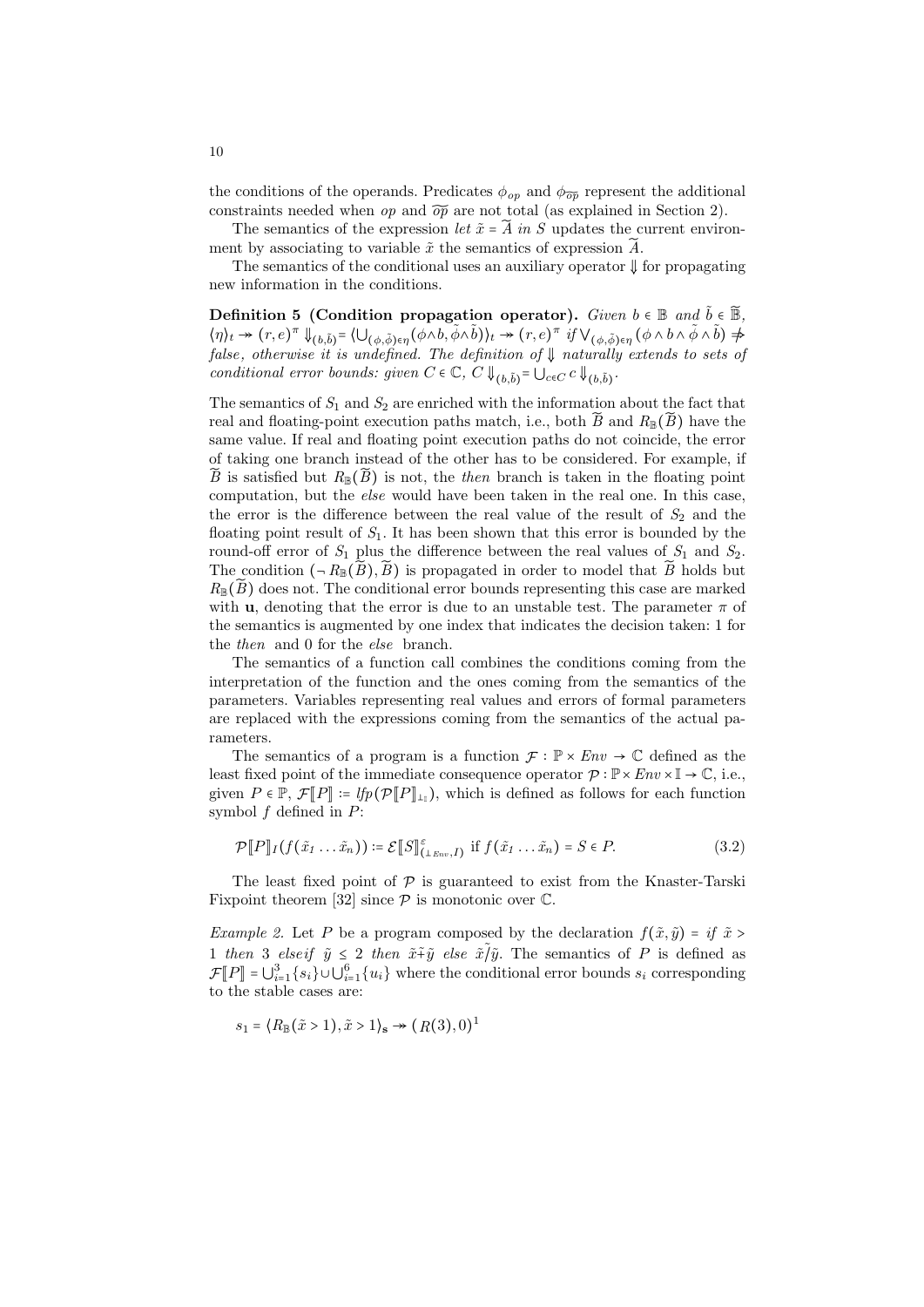$$
s_2 = (R_{\mathbb{B}}(\neg(\tilde{x} > 1)) \land R_{\mathbb{B}}(\tilde{y} \le 2), \neg(\tilde{x} > 1) \land \tilde{y} \le 2)_{\mathbf{s}} \rightarrow (\chi_r(\tilde{x}) + \chi_r(\tilde{y}),
$$
  
\n
$$
\epsilon_{\tilde{x}}(\chi_r(\tilde{x}), \chi_e(\tilde{x}), \chi_r(\tilde{y}), \chi_e(\tilde{y})))^{01}
$$
  
\n
$$
s_3 = (R_{\mathbb{B}}(\neg(\tilde{x} > 1)) \land R_{\mathbb{B}}(\neg(\tilde{y} \le 2)) \land \chi_r(\tilde{x} \ne 0), \neg(\tilde{x} > 1) \land \neg(\tilde{y} \le 2) )_{\mathbf{s}} \rightarrow
$$
  
\n
$$
(\chi_r(\tilde{x}) / \chi_r(\tilde{y}), \epsilon_{\tilde{y}}(\chi_r(\tilde{x}), \chi_e(\tilde{x}), \chi_r(\tilde{y}), \chi_e(\tilde{y})))^{00}
$$

The conditional error bounds modeling unstable cases  $u_i$  are six and represent all the cases when real and floating-point flows diverge. For instance:  $u_1 = (R_{\mathbb{B}}(\tilde{x} > 1), \neg(\tilde{x} > 1) \wedge \tilde{y} \leq 2)_{\mathbf{u}} \twoheadrightarrow (R(3), |R(3) - (\chi_r(\tilde{x}) + \chi_r(\tilde{y}))| +$  $\epsilon_{\tilde{\tau}}(\chi_r(\tilde{x}), \chi_e(\tilde{x}), \chi_r(\tilde{y}), \chi_e(\tilde{y}))$ <sup> $\varepsilon$ </sup> models a case in which the outermost conditional is unstable, and  $u_2 = (R_{\mathbb{B}}(\neg(\tilde{x} > 1)) \wedge R_{\mathbb{B}}(\tilde{y} \le 2), \neg(\tilde{x} > 1) \wedge \neg(\tilde{y} \le 2))_{\mathbf{u}} \rightarrow$  $(\chi_r(\tilde{x})+\chi_r(\tilde{y}),|\chi_r(\tilde{x})+\chi_r(\tilde{y})-(\chi_r(\tilde{x})/\chi_r(\tilde{y}))|+\epsilon_{\tilde{f}}(\chi_r(\tilde{x}),\chi_e(\tilde{x}),\chi_r(\tilde{y}),\chi_e(\tilde{y})))^{\varepsilon}$ models a similar case for the inner conditional.

#### <span id="page-10-0"></span>4 Abstraction Scheme

The semantics presented in Section [3](#page-5-0) is not computable since the least fixed point of the operator defined in Equation [\(3.2\)](#page-9-0) does not converge in a finite number of steps for recursive programs. In addition, the sound treatment of unstable tests provokes an explosion of the number of semantic elements generated when several nested if-then-else occur in a function. To overcome these problems, this section presents an abstraction framework for the semantics of Section [3](#page-5-0) that limits the combinatory explosion due to nested if-then-else expressions. A widening operator is also defined to ensure the convergence of the analysis of recursive programs. This abstraction framework yields a computable abstract semantics that is suitable for the definition of a parametric static analysis of floating-point round-off errors. The proposed abstract semantics is parametric with respect to two Galois insertions:

- $-$  (E,  $\leq$ )  $\xrightarrow{\gamma_{\mathbb{E}}}$  $\overrightarrow{\alpha_{\mathbb{E}}}$  $\frac{\gamma_{\mathbb{E}}}{\alpha_{\mathbb{E}}}$  ( $\mathbb{E}, \leq$ ) between (concrete) error expressions and abstract error expression in the complete lattice  $(\dot{\mathbb{E}}, \dot{\leq}, \dot{\Theta}, \dot{\otimes}, \mathsf{T}_{\dot{\mathbb{E}}}, \mathsf{L}_{\dot{\mathbb{E}}})$ , where  $\dot{\leq}$  is the condensation  $\dot{\phi}$  is the least upper hound (k,k).  $\dot{\phi}$  is the greatest large order relation,  $\dot{\Theta}$  is the least upper bound  $(lub)$ ,  $\dot{\otimes}$  is the greatest lower bound  $(glb)$ ,  $\top_{\dot{\mathbb{E}}}$  is the top, and  $\bot_{\dot{\mathbb{E}}}$  is the bottom of the domain.
- $\ \left( \wp(\mathbb{B} \times \widetilde{\mathbb{B}}), \hat{\Rightarrow} \right) \xrightarrow[\frac{\gamma_{\mathbb{B}}}{\alpha_{\mathbb{B}}} \rightarrow \infty]{}$  $\overrightarrow{\alpha_{\mathbb{B}}}$  $\overrightarrow{\gamma_{\mathbb{B}}}$   $(\mathbb{B}, \Rightarrow)$  between (concrete) conditions and abstract condition in the complete lattice  $(\mathbb{B}, \Rightarrow, \vee, \wedge, \top_{\mathbb{B}}, \bot_{\mathbb{B}})$ , where  $\Rightarrow$  is the order relation,  $\dot{v}$  is the *lub*,  $\dot{\wedge}$  is the glb,  $\tau_{\dot{B}}$  is the top, and  $\bot_{\dot{B}}$  is the bottom.

These Galois insertions have to satisfy the following properties:  $\alpha_{\mathbb{E}}(0) = \perp_{\mathbb{E}}$ ,  $\alpha_{\mathbb{B}}(\{false, false\}) = \perp_{\dot{\mathbb{B}}}, \text{ and } \alpha_{\mathbb{B}}(\eta_1 \land \eta_2) = \alpha_{\mathbb{B}}(\eta_1) \land \alpha_{\mathbb{B}}(\eta_2).$ 

The abstract semantics collects approximated information and stores it in an abstract conditional error bound.

Definition 6 (Abstract Conditional Error Bound). An abstract conditional error bound is defined as a tuple of the form  $\langle \eta \rangle_t \rightarrow (R, \dot{e})^{\pi}$ , where  $\dot{\eta} \in \dot{\mathbb{B}}$ ,<br> $R \in \mathcal{L}(A)$ , is  $\dot{\mathbb{F}} = \varepsilon R_0 t h$ , and t  $\varepsilon$  (a, n), the abstract somitting al space bound is  $R \in \mathcal{P}(\mathbb{A}), \ \dot{e} \in \dot{\mathbb{E}}, \ \pi \in Path, \ and \ t \in \{\mathbf{s}, \mathbf{u}\}.$  An abstract conditional error bound is valid when  $\eta \neq \perp_{\mathbb{R}}$ .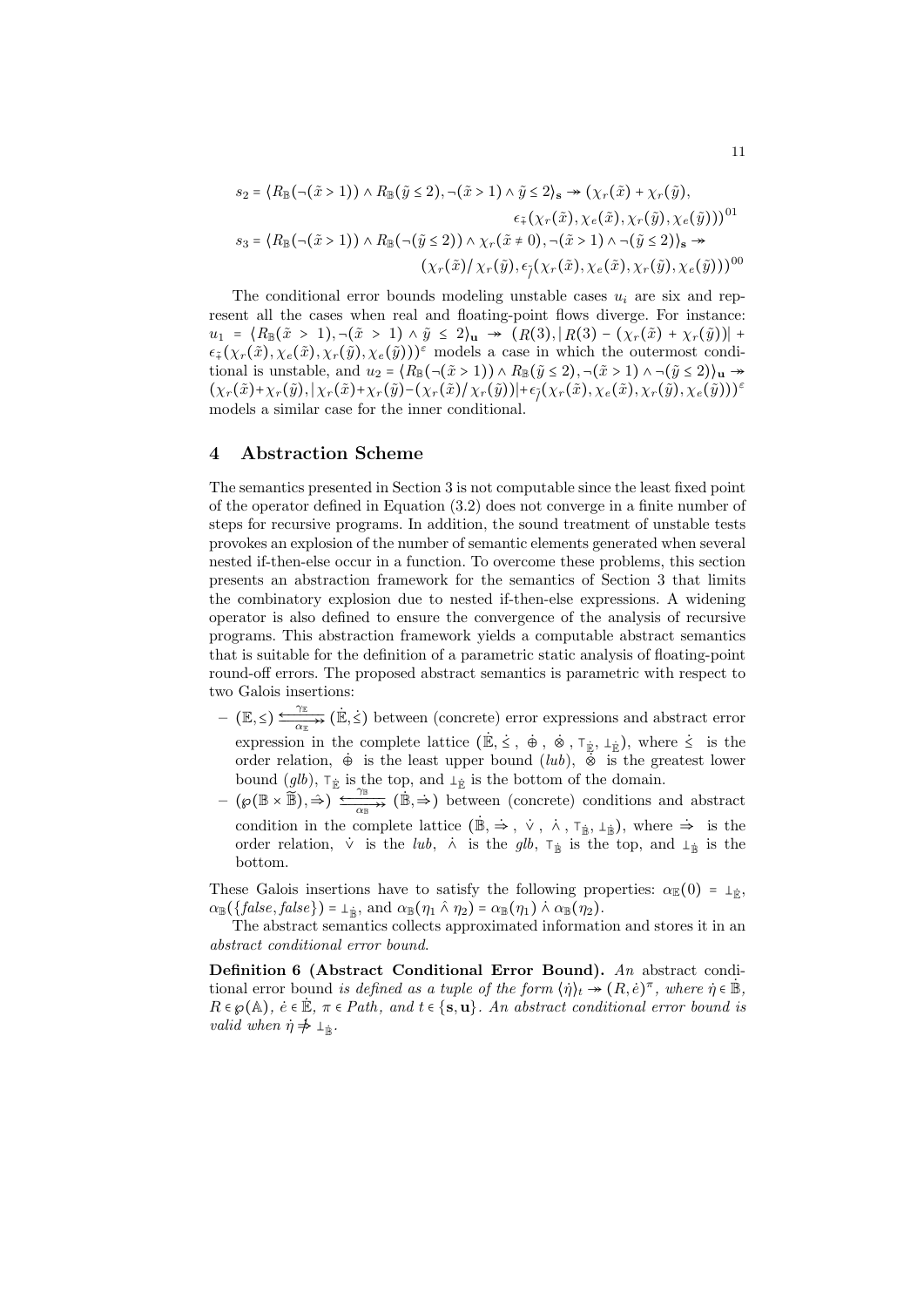Abstract conditional error bounds are ordered in the following way:  $\langle \dot{\eta}_1 \rangle_{t_1} \rightarrow$  $(R_1, \dot{e}_1)^{\pi_1} \leq (\dot{\eta}_2)_{t_2} \rightarrow (R_2, \dot{e}_2)^{\pi_2} \iff \dot{\eta}_1 \Rightarrow \dot{\eta}_2, R_1 \subseteq R_2, \dot{e}_1 \leq \dot{e}_2, t_1 =$  $t_2$ , and  $\pi_2 \leq_{prefix} \pi_1$ .

<span id="page-11-0"></span>The merge (collapse) of two abstract error bounds is defined as follows.

**Definition 7.** Let  $(\eta_1)_{t_1} \twoheadrightarrow (R_1, \dot{e}_1)^{\pi_1}$  and  $(\eta_2)_{t_2} \twoheadrightarrow (R_2, \dot{e}_2)^{\pi_2}$  be two abstract conditional error bounds. Their merge is defined as  $(\eta_1)_{t_1} \rightarrow (R_1, \epsilon_1)^{\pi_1} \odot (\eta_2)_{t_2} \rightarrow$  $(R_2, \dot{e}_2)^{\pi_2} \coloneqq \langle \dot{\eta_1} \dot{\vee} \dot{\eta_2} \rangle_{t_1} \rightarrow (R_1 \cup R_2, \dot{e}_1 \dot{\oplus} \dot{e}_2)^{mcp(\pi_1, \pi_2)}$  if  $t_1 = t_2$ , otherwise it is undefined.

In Definition [7,](#page-11-0) the expression  $mcp(\bar{H})$  denotes the maximum common prefix of a set of decision paths  $\hat{H}$ . For example,  $mcp(\{0 \cdot 1 \cdot 0 \cdot 1, 0 \cdot 1 \cdot 0 \cdot 0, 0 \cdot 1\}) = 0 \cdot 1$ .

As already mentioned, the concrete semantics of Section [3](#page-5-0) computes one conditional error bound for every possible combination of real and floating-point execution path. This guarantees a sound treatment of unstable tests, but four different conditional error bounds are produced for each if-then-else. As a consequence, computing the semantics can become costly for programs with nested if-then-else expressions since the number of computed semantics elements grows exponentially. To overcome this limitation, an abstraction function is introduced to approximate sets of (concrete) conditional error bounds into sets of abstract ones. The main idea behind this abstraction is that the semantics is precisely computed just for a finite set of decision paths of interests, which are given as an input of the analysis. The conditional error bounds that correspond to other decision paths are collapsed together. Since, in general, the errors associated to unstable cases are several order of magnitude bigger than the ones due to floating-point rounding, stable and unstable cases are collapsed separately. This way, the abstraction does not lose too much precision.

The semantics presented in Section [3](#page-5-0) is able to compute the conditions under which an unstable test occurs and to bound the error due to the difference between what is actually computed in the floating-point execution and what should have been computed in the ideal execution on real numbers. In general, this difference is large and, most of the times, one is interested just in knowing if unstable tests can occur in a program and under which circumstances. For this reason, the proposed abstraction collapses the unstable conditional error bounds in a unique expression. Using this approach, the abstract semantics is still able to soundly deal with unstable tests and to provide a sound approximation of the conditions under which the instability occurs. It also avoids the burden of differentiating each possible combination of real and floating-point paths that leads to an unstable test.

Given  $\Pi \in \wp(Path)$ , let  $\mathbb{C}_{\Pi}$  be the domain composed of sets of abstract conditional error bounds  $\dot{C}$  such that for all  $\langle \dot{\eta} \rangle_t \twoheadrightarrow (R, \dot{e})^{\pi} \in \dot{C}$  the following properties hold.

- 1. If there exists  $\pi' \in \Pi$  such that  $\pi' \leq_{\text{prefix}} \pi$  then the cardinality of R is 1.
- 2. If  $t = s$  and there is no element in C<sup> $\dot{C}$ </sup> of the form  $\langle \dot{\eta}' \rangle_s \rightarrow (R', \dot{e}')^{\pi'}$  different from  $\langle \eta \rangle_t \twoheadrightarrow (R, \dot{e})^{\pi}$  such that for all  $\pi'' \in \dot{H}$ , it holds that  $\pi'' \nless_{\text{prefix}} \pi'$ .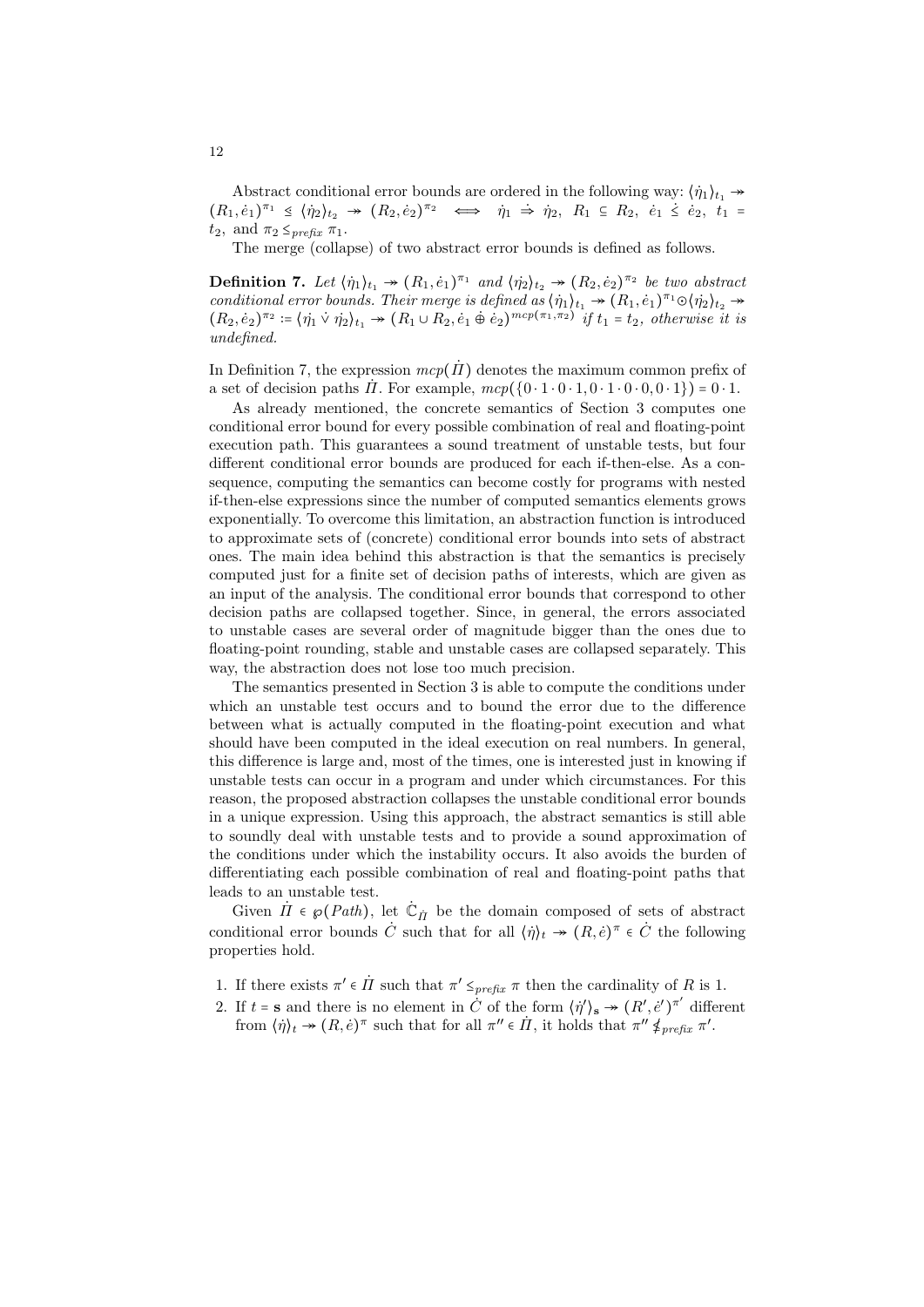3. If  $t = \mathbf{u}$ , then there is no another unstable element in  $\dot{C}$  of the form  $\langle \dot{\eta}' \rangle_{\mathbf{u}} \rightarrow$  $(R', \dot{e}')^{\pi'}$  different from  $\langle \dot{\eta} \rangle_t \rightarrow (R, \dot{e})^{\pi}$ .

Sets of abstract conditional error bounds in  $\dot{\mathbb{C}}_{\dot{H}}$  are (partially) ordered as follows. For all  $C_1, C_2 \in \mathbb{C}_{\dot{H}}, C_1 \subseteq C_2$  if and only if for all  $c_1 \in C_1$   $\exists c_2 \in C_2$ .  $c_1 \leq c_2$ . The equivalence relation derived from  $\dot{\Xi}$  is defined as  $\dot{C}_1 \dot{\Xi} \dot{C}_2$  if and only if  $\dot{C}_1 \dot{\Xi}$  $\dot{C}_2 \wedge \dot{C}_2 \leq \dot{C}_1$ . In the following, by abuse of notation, the quotient of  $\dot{\Xi}$  over equivalence classes will be denoted with the same symbol. Furthermore, sets of conditional error bounds will be used modulo  $\dot{\equiv}$  and their class will be denoted as  $\dot{C}_{\dot{H}}$ . Given  $\dot{C}_1, \dot{C}_2 \in \dot{C}_{\dot{H}}$ , their least upper bound is defined as follows

$$
\dot{C}_1 \; \dot{\sqcup} \; \dot{C}_2 \coloneqq \left[ \bigcup \{ \langle \dot{\eta} \rangle_t \to (R, \dot{e})^\pi \in \dot{C}_1 \cup \dot{C}_2 \mid \exists \pi' \in \dot{\Pi}. \ \pi' \leq_{prefix} \pi, \ t = \mathbf{s} \right] \equiv \cup \ (4.1)
$$
\n
$$
\bigodot \{ \langle \dot{\eta} \rangle_t \to (R, \dot{e})^\pi \in \dot{C}_1 \cup \dot{C}_2 \mid \nexists \pi' \in \dot{\Pi}. \ \pi' \leq_{prefix} \pi, \ t = \mathbf{s} \} \cup \bigodot \{ \langle \dot{\eta} \rangle_t \to (R, \dot{e})^\pi \in \dot{C}_1 \cup \dot{C}_2 \mid t = \mathbf{u} \}
$$

The tuple  $(\dot{C}_{\dot{H}}, \dot{\Xi}, \dot{\Box}, \dot{\Box}, \tau_{\dot{C}_{\dot{H}}}, \varnothing)$  is a complete lattice, where  $\tau_{\dot{C}_{\dot{H}}} := \bigcup \{ \langle \tau_{\dot{\mathbb{B}}}\rangle_t \rightarrow$  $(\mathbb{R}, \tau_{\mathbb{E}})^\varepsilon \mid t \in \{\mathbf{u}, \mathbf{s}\}\}\$ is the greatest element of  $\mathbb{C}_{\dot{H}}, \varnothing$  is the least element, and the greatest lower bound ( $\Gamma$ ) is defined as follows  $\dot{C}_1 \cap \dot{C}_2 = [\{c \in \dot{\mathbf{C}} \mid \exists c_1 \in \dot{C} \mid \exists c_2 \in \dot{C} \mid \exists c_1 \in \dot{C} \mid \exists c_2 \in \dot{C} \mid \exists c_1 \in \dot{C} \mid \exists c_2 \in \dot{C} \mid \exists c_1 \in \dot{C} \mid \exists c_2 \in \dot{C} \mid \exists c_1 \in \dot{C} \mid \exists c_2 \in \dot{$  $\dot{C}_1 \dot{c} \leq \dot{c}_1, \exists \dot{c}_2 \in \dot{C}_2 \dot{c} \leq \dot{c}_2 \} \]_{\dot{x}}$ .

Given  $\Pi \in \mathcal{P}(Path)$ , the abstraction function  $\alpha_{\Pi}$  collapses together all the stable abstract conditional error bounds that are not produced from a path in  $\dot{\Pi}$ . In addition, it collapses all the unstable conditional error bounds in a unique one. The abstraction function  $\alpha_{\hat{\Pi}}$  and its adjoint  $\gamma_{\hat{\Pi}}$  are defined as follows and form a Galois insertion  $(\mathbb{C}, \Xi) \xrightarrow{\tau_H \tau}$  $\frac{\dot{\gamma}_{\dot{\Pi}}}{\alpha_{\dot{\Pi}}}$   $(\dot{\mathbb{C}}_{\dot{\Pi}}, \dot{\mathbb{E}}).$ 

**Definition 8.** Let  $\Pi \in \mathcal{P}(Path)$ ,  $C \in \mathbb{C}$  and  $\dot{C} \in \dot{\mathbb{C}}_{\dot{H}}$ , the abstraction and concretization functions are defined as follows.

<span id="page-12-0"></span>
$$
\alpha_{\dot{H}}(C) := \bigcup \{ \langle \alpha_{\mathbb{B}}(\eta) \rangle_t \to (\{r\}, \alpha_{\mathbb{E}}(e))^{\pi} \mid \langle \eta \rangle_t \to (r, e)^{\pi} \in C, \n\exists \pi' \in \dot{H}.\pi' \leq_{prefix} \pi, t = s \} \dot{\sqcup} \n\bigodot \{ \langle \alpha_{\mathbb{B}}(\eta) \rangle_t \to (\{r\}, \alpha_{\mathbb{E}}(e))^{\pi} \mid \langle \eta \rangle_t \to (r, e)^{\pi} \in C, \n\neq \pi' \in \dot{H}.\pi' \leq_{prefix} \pi, t = s \} \dot{\sqcup} \n\bigodot \{ \langle \alpha_{\mathbb{B}}(\eta) \rangle_t \to (\{r\}, \alpha_{\mathbb{E}}(e))^{\pi} \mid \langle \eta \rangle_t \to (r, e)^{\pi} \in C, t = \mathbf{u} \} \n\gamma_{\dot{H}}(\dot{C}) := \bigcup \{ \langle \gamma_{\mathbb{B}}(\dot{\eta}) \rangle_t \to (r, \gamma_{\mathbb{E}}(e))^{\pi} \mid \exists \langle \dot{\eta} \rangle_t \to (R, e)^{\pi} \in \dot{C}, r \in R \}
$$

**Lemma 1.** Given  $\Pi \in \mathcal{P}(Path)$ , the pair of functions  $(\alpha_{\hat{H}}, \gamma_{\hat{H}})$  is a Galois insertion between  $(\mathbb{C}, \underline{\epsilon})$  and  $(\dot{\mathbb{C}}_{\dot{\Pi}}, \dot{\underline{\epsilon}})$ .

Given  $\Pi \in \mathcal{P}(Path)$ , an abstract environment is defined as a function mapping a variable to a set of abstract conditional error bounds, i.e.,  $\vec{Env}_{\vec{H}} = \widetilde{\nabla} \rightarrow \mathbb{C}_{\vec{H}}$ . The empty abstract environment is denoted as  $\perp_{Env}$  and maps every variable to the empty set ∅.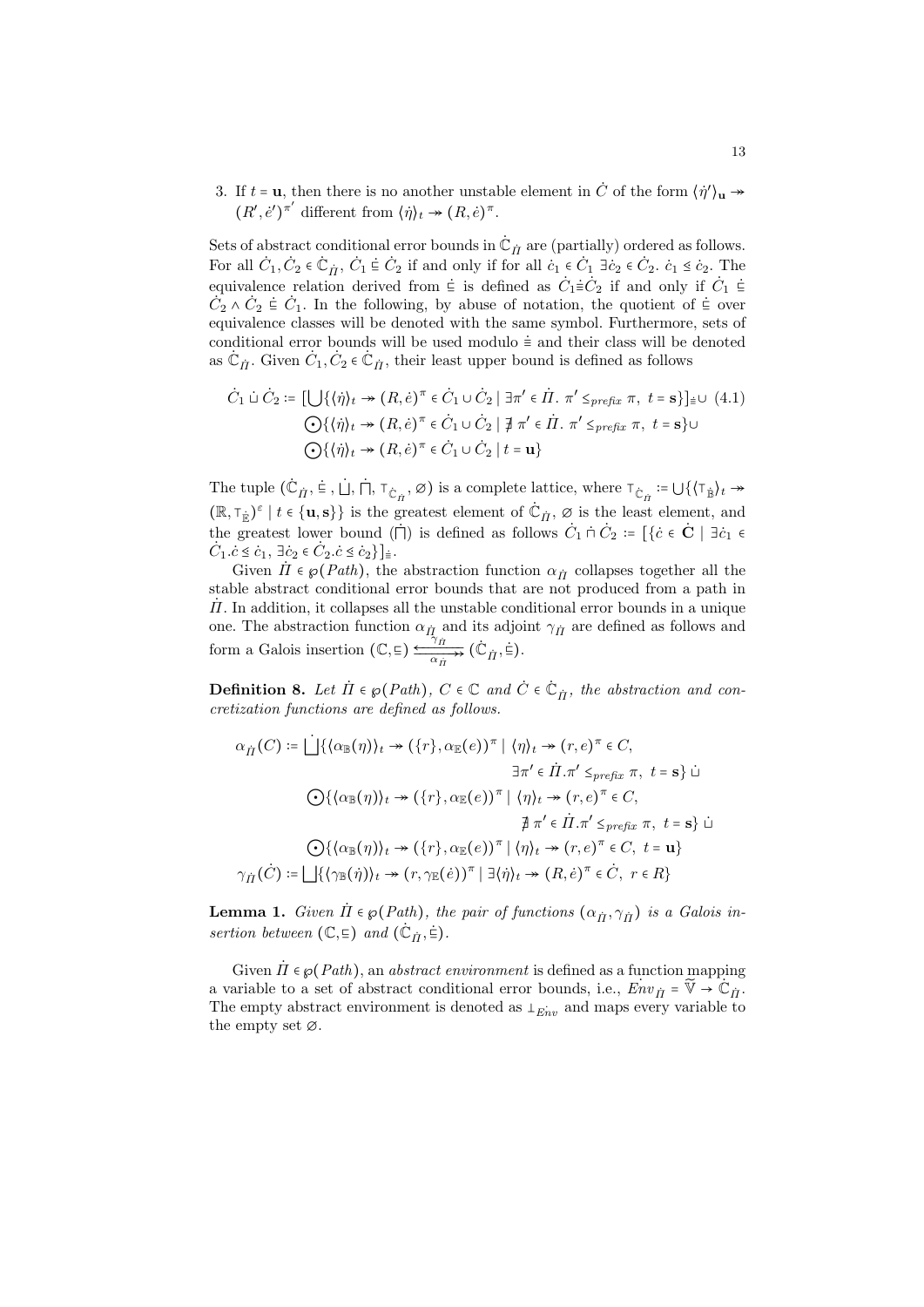Given  $\bar{\Pi} \in [\mathbb{M} \to \varphi(Path)],$  an abstract interpretation is a function  $\bar{I}$  such that  $\forall f(\tilde{x}_i)_{i=1}^n \in \mathbb{M}, \ I(f(\tilde{x}_i)_{i=1}^n) \in \mathbb{C}_{\bar{\Pi}(f(\tilde{x}_i)_{i=1}^n)}$  modulo variance. The set of all interpretations respecting the aforementioned property is denoted as  $\mathbb{I}_{\bar{\Pi}}$ . The empty interpretation is denoted as  $\mathbb{1}_{\mathbb{I}_n}$  and maps everything to the empty set. The Galois insertion of Definition  $8 \text{ can be lifted to the interpretation level in}$  $8 \text{ can be lifted to the interpretation level in}$ the following way.

**Definition 9.** Let  $\overline{\Pi} \in [\mathbb{M} \to \wp(Path)]$ , given  $I \in \mathbb{I}$  and  $I \in \mathbb{I}_{\overline{\Pi}}$ , the abstraction function for intermetations and its adjoint are defined as follows for such tion function for interpretations and its adjoint are defined as follows for every function  $f(\tilde{x})_{i=1}^n$  defined in I.

$$
\bar{\alpha}_{\bar{\Pi}}(I)(f(\tilde{x})_{i=1}^n) := \alpha_{\bar{\Pi}(f(\tilde{x})_{i=1}^n)}(I(f(\tilde{x})_{i=1}^n))
$$
  

$$
\bar{\gamma}_{\bar{\Pi}}(I)(f(\tilde{x})_{i=1}^n) := \gamma_{\bar{\Pi}(f(\tilde{x})_{i=1}^n)}(I(f(\tilde{x})_{i=1}^n))
$$

**Lemma 2.** Given  $\bar{\Pi} \in [\mathbb{M} \to \wp(Path)], (\bar{\alpha}_{\bar{\Pi}}, \bar{\gamma}_{\bar{\Pi}})$  is a Galois insertion between  $(\mathbb{I}, \subseteq)$  and  $(\dot{\mathbb{I}}_{\bar{H}}, \dot{\Xi})$ , where  $\Xi$  and  $\dot{\Xi}$  denotes the natural extension of these order relations to interpretations.

Given  $\bar{\Pi} \in [\mathbb{M} \to \varphi(\text{Path})]$ , abstract interpretation theory [\[6\]](#page-20-8) defines the best correct abstract version of the semantic operator  $\mathcal P$  with respect to the Galois insertion  $(\alpha_{\dot{\Pi}}, \gamma_{\dot{\Pi}})$  simply as the composition  $\alpha_{\dot{\Pi}} \circ \mathcal{P} \circ \gamma_{\dot{\Pi}}$ . Abstract interpretation theory [\[6\]](#page-20-8) ensures that the abstract fixpoint semantics  $\dot{\mathcal{F}}^{\dot{\Pi}} := \text{If}_{\mathcal{P}}(\dot{\mathcal{P}}^{\dot{\Pi}})$  is the best correct approximation of  $\mathcal F$ . It is correct because  $\alpha_{\dot{H}}(\mathcal F) \dot{\subseteq} \dot{\mathcal F}^{\dot{H}}$  and it is the best<br>because it is the minimum (with regress to  $\dot{\subseteq}$ ) of all correct approximations. because it is the minimum (with respect to  $\dot{\Xi}$ ) of all correct approximations.

Example 3. Consider the program of Example [2](#page-9-1) and its concrete semantics. Suppose that the selected decision path of interest is 01 and the error expressions and conditions abstraction functions are the identity. The abstract semantics of P is defined as  $\dot{\mathcal{F}}^{\{01\}}[P] = s_2 \sqcup (s_1 \odot s_3) \sqcup \bigodot_{i=1}^6 u_i.$ <br>The conditional sump bound as connectionalize to

The conditional error bound  $s_2$ , corresponding to the decision path of interest 01, is computed precisely. The other two stable bounds are collapsed together in one abstract conditional error bound of the form  $s_1 \odot s_3 = \langle R_{\mathbb{B}}(\tilde{x} > 1) \vee$  $(R_{\mathbb{B}}(\neg(\tilde{x} > 1)) \wedge R_{\mathbb{B}}(\neg(\tilde{y} \leq 2)) \wedge \chi_r(\tilde{x} \neq 0)), \tilde{x} > 1 \vee (\neg(\tilde{x} > 1) \wedge \neg(\tilde{y} \leq 2))\$ s  $\rightarrow$  $(\{R(3),\chi_r(\tilde{x})/\chi_r(\tilde{y})\}, \epsilon_{\tilde{f}}(\chi_r(\tilde{x}),\chi_e(\tilde{x}),\chi_r(\tilde{y})))^{\varepsilon}$ . The unstable cases are collapsed together in  $\bigcirc_{i=1}^{6} u_i$ .

Widening operators [\[1,](#page-20-9)[6\]](#page-20-8) provide a solution to the convergence problem by over-approximating infinite increasing chains in a finite number of steps. A widening operator for the domain of abstract conditional error bounds is defined. Intuitively, it approximates to the top of the domain when the recursion is possibly non terminating (the conditions are not changing and the error is growing), otherwise it tries to converge in k steps for recursion calls that could terminate (the conditions are changing and they are converging to false).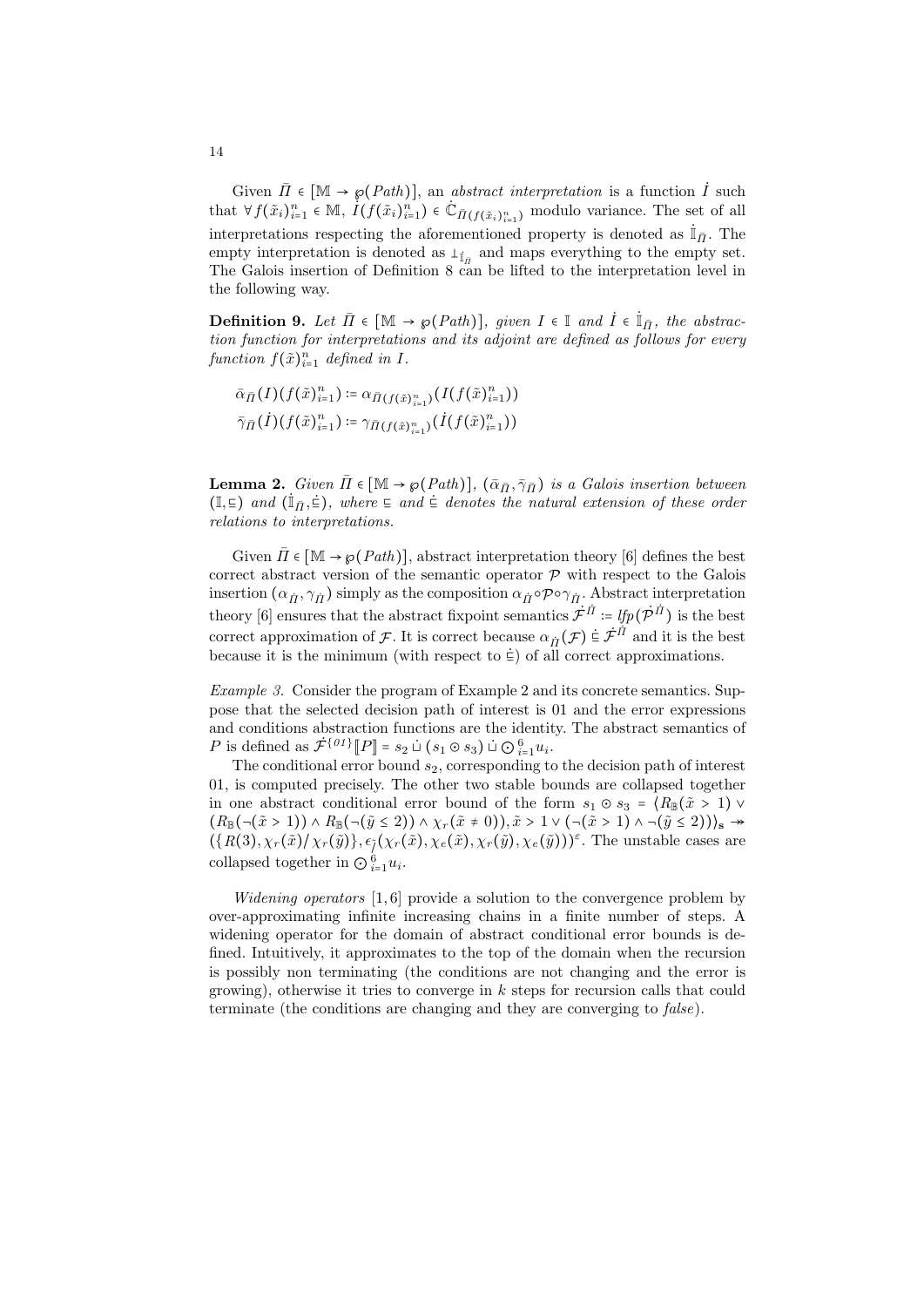**Definition 10.** Given  $\bar{\Pi} \in [\mathbb{M} \to \wp(Path)], A_1, A_2 \in \dot{\mathbb{C}}_{\dot{\Pi}}$  such that  $\dot{C}_1 \leq \dot{C}_2$ ,  $n_1, n_2 \in \mathbb{N}$  such that  $n_1 \leq n_2$ , and  $k \in \mathbb{N}$ , the operator  $\nabla_k : (\mathbb{C}_{\dot{H}} \times \mathbb{N}) \times (\mathbb{C}_{\dot{H}} \times \mathbb{N}) \to$  $(\dot{\mathbb{C}}_{\dot{\Pi}} \times \mathbb{N})$  is defined as follows.

$$
(\dot{C}_1, n_1) \nabla_k (\dot{C}_2, n_2) :=
$$
\n
$$
\left( \coprod \{ \langle \dot{\eta}_2 \rangle_{t_2} \rightarrow (R_2, \top_{\dot{\mathbb{E}}})^{\pi_2} \in \dot{C}_2 \mid \langle \dot{\eta}_2 \rangle_{t_2} \rightarrow (R_2, \dot{e}_2)^{\pi_2} \in \dot{C}_2, (n_2 > k \text{ or } \top \text{ and } \dot{\mathbb{E}}) \}
$$
\n
$$
(\exists \langle \dot{\eta}_1 \rangle_{t_1} \rightarrow (R_1, \dot{e}_1)^{\pi_1} \in \dot{C}_1 \text{ such that } \dot{\eta}_1 \leftrightarrow \dot{\eta}_2, R_1 \subseteq R_2 \text{ and } \dot{e}_1 \leq \dot{e}_2) \} \quad \dot{\Box}
$$
\n
$$
\bigcup \{ \langle \dot{\eta}_2 \rangle_{t_2} \rightarrow (R_2, \dot{e}_2)^{\pi_2} \in \dot{C}_2 \mid \langle \dot{\eta}_2 \rangle_{t_2} \rightarrow (R_2, \dot{e}_2)^{\pi_2} \in \dot{C}_2, n_2 \leq k, \vec{\mu}_1 \rangle_{t_1} \rightarrow (R_1, \dot{e}_1)^{\pi_1} \in \dot{C}_1 \text{ such that } \dot{\eta}_1 \leftrightarrow \dot{\eta}_2, R_1 \subseteq R_2 \text{ and } \dot{e}_1 \leq \dot{e}_2) \}, n_2 \big)
$$

<span id="page-14-1"></span>**Lemma 3.** Given  $k \in \mathbb{N}$  and  $\overline{\Pi} \in [\mathbb{M} \to \wp(Path)]$ , the operator  $\nabla_k$  is a widening operator on  $(\dot{\mathbb{C}}_{\dot{\Pi}} \times \mathbb{N}).$ 

Because of Lemma [3](#page-14-1) and the results in [\[1,](#page-20-9)[6\]](#page-20-8) it is guaranteed that, for any  $k \in \mathbb{N}$ ,  $\overline{\Pi} \in [\mathbb{M} \to \wp(Path)],$  program  $P \in \mathbb{P}$  and function  $f(\tilde{x})_{i=1}^n$  defined in P, the chain defined as follows converges in a finite number of steps.

$$
(\dot{I}_0(f(\tilde{x})_{i=1}^n), n_0) = (\emptyset, 0)
$$
  

$$
(\dot{I}_{i+1}(f(\tilde{x})_{i=1}^n), n_{i+1}) = \begin{cases} (\dot{I}_i(f(\tilde{x})_{i=1}^n), n_i) & \text{if } \dot{\mathcal{P}}^{\bar{\Pi}}[P]_{\dot{I}_i}(f(\tilde{x})_{i=1}^n) \\\text{and } n_i \le n_{i+1} \\ (\dot{I}_i(f(\tilde{x})_{i=1}^n), n_i) \vee_k (\dot{\mathcal{P}}^{\bar{\Pi}}[P]_{\dot{I}_i}(f(\tilde{x})_{i=1}^n), n_i + 1) \\ \text{otherwise} \end{cases}
$$

## <span id="page-14-0"></span>5 PRECiSA

This section presents the prototype tool PRECISA<sup>[4](#page-14-2)</sup> (Program Round-off Error Certifier via Static Analysis) that implements a possible instantiation of the abstraction framework defined in Section [4.](#page-10-0) This tool is an enhancement of the tool presented in [\[26\]](#page-21-0). PRECiSA supports the basic arithmetic operations (addition, subtraction, multiplication, and division), square root, logarithm, exponential, trigonometric functions, floor, and absolute value. As illustrated in Fig. [1,](#page-15-0) PRE-CiSA accepts as inputs a program written in a simple functional language that follows the grammar in Section [4](#page-10-0) or in PVS syntax, initial ranges for the input variables of the program, and a set of computational paths of interest for each function in the input program.

PRECiSA computes the abstract semantics presented in Section [4.](#page-10-0) The conditional error bounds corresponding to the execution paths selected by the user are computed precisely, while the others are collapsed together. A decision path of interest intuitively corresponds to a subprogram or subexpression inside a function of the input program. If the user does not select any subprogram of interest, the tool will just produce the overall round-off error for the stable case and for the unstable one.

<span id="page-14-2"></span><sup>4</sup> The web-interface of PRECiSA is available at <http://precisa.nianet.org>.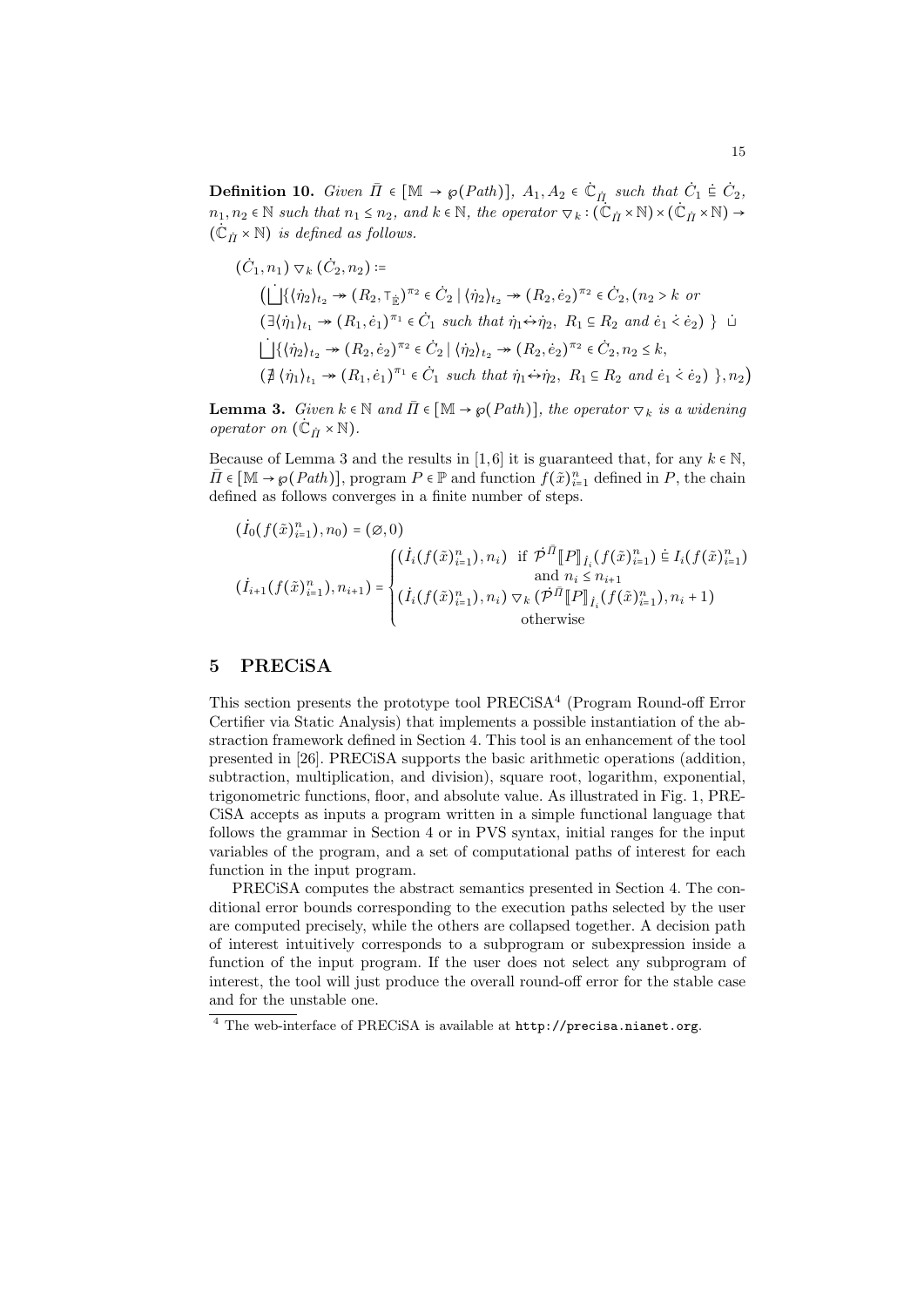

<span id="page-15-0"></span>Fig. 1. Functional architecture of PRECiSA.

No additional abstraction is done for errors and conditions. Thus, the Galois insertions are simply defined as  $(\mathbb{E}, \leq) \xrightarrow{id} (\mathbb{E}, \leq)$  and  $(\wp(\mathbb{B} \times \widetilde{\mathbb{B}}), \Rightarrow) \xrightarrow{id} \overset{id}{\longrightarrow}$  $(\varphi(\mathbb{B} \times \widetilde{\mathbb{B}}), \Rightarrow)$ . The merge of abstract conditional error bounds will be instantiated as follows  $(\dot{\eta}_1)_{t_1} \twoheadrightarrow (R_1, \dot{e}_1)^{\pi_1} \odot (\dot{\eta}_2)_{t_2} \twoheadrightarrow (R_2, \dot{e}_2)^{\pi_2} := (\dot{\eta}_1 \hat{v} \dot{\eta}_2)_{t_1} \twoheadrightarrow (R_1, \dot{e}_1)_{t_2} \twoheadrightarrow (R_2, \dot{e}_2)_{t_2}$  $(R_1 \cup R_2, max(\dot{e}_1, \dot{e}_2))^{mcp(\pi_1, \pi_2)}.$ 

The semantics presented in Section [4](#page-10-0) is completely independent from the input values provided to the program. This makes the proposed approach scalable since it enables a compositional analysis that reuses already computed results. However, given the initial ranges for the input variables, it is essential to compute numerical bounds from the (abstract) conditional error bounds. To this aim, the proposed prototype tool uses the optimizer Kodiak [\[30\]](#page-21-3) which is based on the formally verified branch-and-bound algorithm presented in [\[27\]](#page-21-4). This branch-and-bound algorithm relies on enclosure functions for arithmetic operators. These enclosure functions compute provably correct over approximations of the symbolic error expressions using either interval arithmetic or Bernstein basis. The algorithm recursively splits the domain of the function into smaller subdomains and computes an enclosure of the original expression in these subdomains. The recursion stops when a precise enclosure is found, based on a given precision, or when a given maximum recursion depth is reached. The output of the algorithm is a numerical enclosure for each symbolic error expression.

Besides computing error bounds, PRECiSA generates proof certificates ensuring that these bounds are correct. Having an externally checkable certificate increases the level of trustworthiness of the proposed tool. PRECiSA relies on the higher-order logic interactive theorem prover PVS [\[28\]](#page-21-5) and a floating-point formalization originally presented in [\[3\]](#page-20-5) and extended in [\[26\]](#page-21-0). Therefore, each computed conditional error bound is translated into a lemma stating that, provided the conditions are satisfied, the floating-point value resulting from the execution of f on floating-point values differs from the exact real-number computation by at most the round-off error approximation computed by the semantics. PRECiSA generates proof scripts that automatically discharge the generated lemmas.

In the following, PRECiSA is compared in terms of accuracy and performance with the following floating-point analysis tools: Gappa (ver. 1.3.1) [\[11\]](#page-20-2), Fluctuat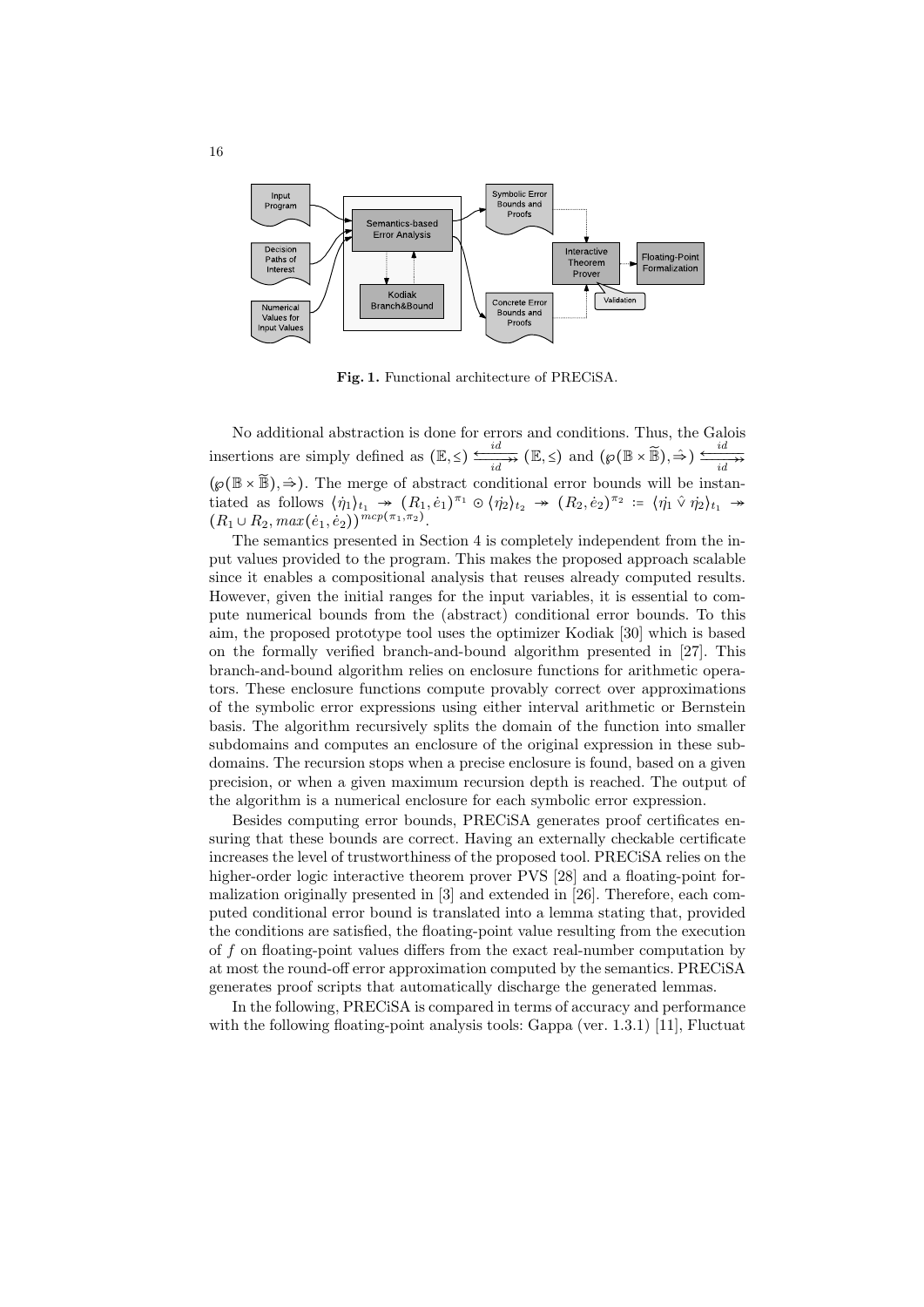(ver. 3.1376) [\[15\]](#page-20-3), FPTaylor (ver. 0.9) [\[31\]](#page-21-1), Real2Float [\[22\]](#page-21-6), and Rosa [\[8\]](#page-20-1) (see Section [6](#page-16-0) for a description of each tool). This comparison was performed using benchmarks taken from the Rosa and FPTaylor repositories. The selected benchmarks involve nonlinear expressions and polynomial approximations of functions, taken from equations used in physics, control theory, and biological modeling. In addition, some extra benchmarks taken from real-world avionics algorithms are considered. The experimental environment consisted of a 2.5 GHz Intel Core i7-4710MQ with 24 GB of RAM, running under Ubuntu 16.04 LTS. The benchmarks presented in this section and the corresponding proof certificates are avail-able as part of the PRECISA distribution.<sup>[5](#page-16-1)</sup>

Table [1](#page-17-0) shows numerical round-off error bounds computed by the aforementioned tools. Since the considered tools offers different configurations and options for the analysis, only the best estimation obtained by each tool for each example is reported in the table. In fact, FPTaylor offers two different optimization algorithms and two different rounding models. Gappa and Fluctuat allow the user to manually provide hints to obtain tighter error bounds. For the sake of uniformity, for all examples and tools, input variables and constants are assumed to be real numbers. This means that they carry a round-off error that has to be taken into consideration in the analysis. PRECiSA compares favorably to the other tools in terms of precision. Additionally, it supports a large set of basic and transcendental operators as well as common programming languages constructs such as conditionals and loops. On the contrary, some of the other tools lack that support, hence, they cannot analyze all the benchmarks. For instance, the floor operator appears in the cpr\_yz0 and it is not supported by Real2Float, Rosa, and FPTaylor. Stynlinski and PolyCARP contain conditionals that are not handled by FPTaylor and Gappa. PRECiSA is the only tool that is able to analyze the recursive program mult\_pow2\_rec.

The times for the computation of the bounds in Table [1](#page-17-0) are shown in Table [2.](#page-18-0) Overall, Fluctuat is the fastest approach but it does not produce certificates for the soundness of its results. The performance of PRECiSA is in line with similar tools for most of the examples, and for some of the considered benchmarks PRECiSA is the fastest approach.

In summary, for the considered examples, the proposed tool provides a good trade-off between accuracy and performance together with a wide support for arithmetic operations and programming constructs.

## <span id="page-16-0"></span>6 Related Work

The use of abstract interpretation and semantics based approaches for the prob-lem of analyzing floating-point programs is not new. The static analyzer Astrée [\[7\]](#page-20-10) automatically detects the presence of potential floating-point run-time exceptions such as overflows by means of sound floating-point abstract domains [\[4,](#page-20-11)[25\]](#page-21-7). The abstraction scheme presented here shares some similarities with the ap-

<span id="page-16-1"></span><sup>5</sup> The PRECiSA distribution is available at <https://github.com/nasa/PRECiSA>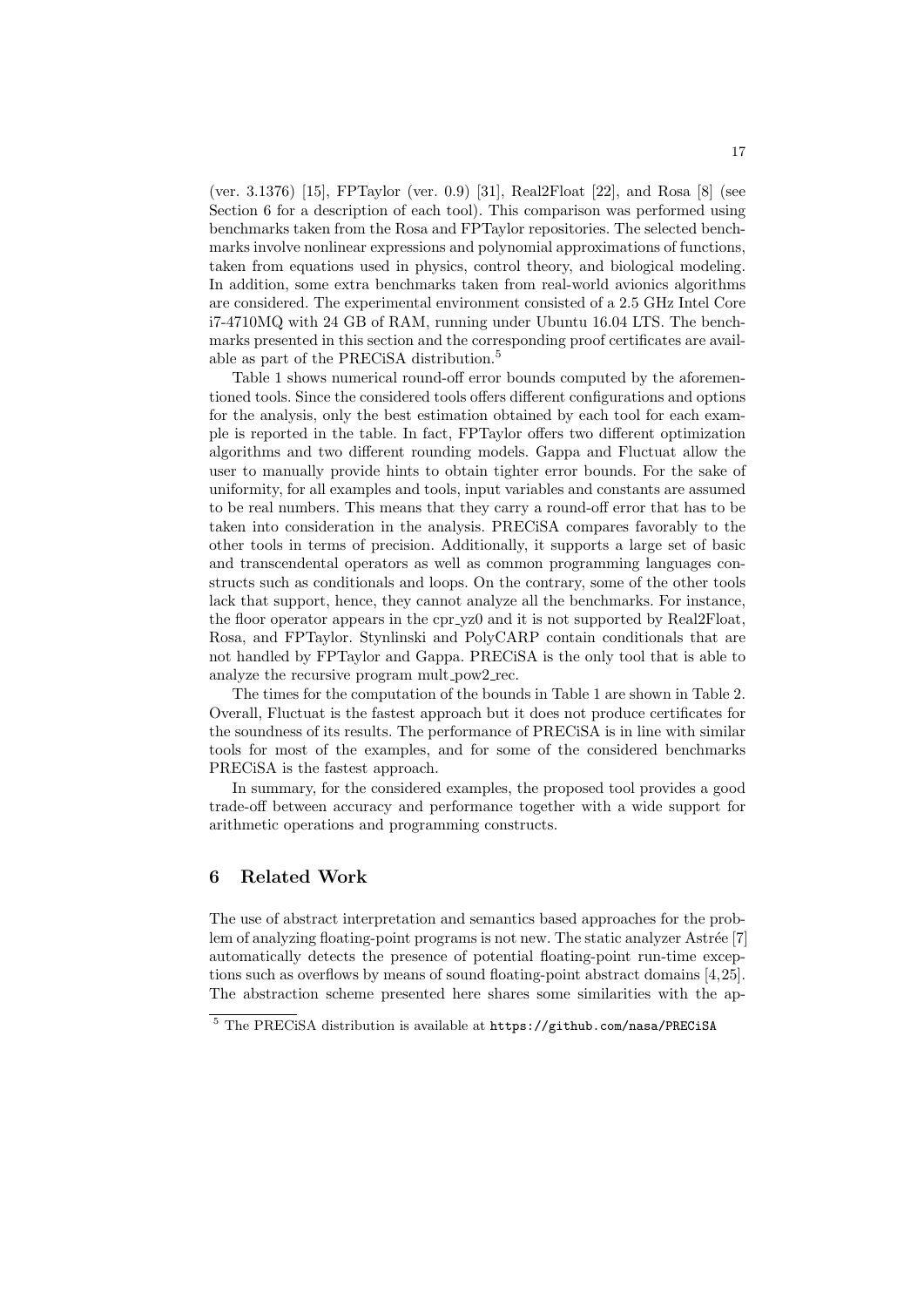|                        | Gappa         | Fluctuat     | Real <sub>2Float</sub> | Rosa         | FPTaylor     | PRECISA      |
|------------------------|---------------|--------------|------------------------|--------------|--------------|--------------|
| azimuth                | n/a           | n/a          | 2.83E-13               | n/a          | 8.32E-15     | $1.19E-13$   |
| carbonGas              | 6.01E-09      | 1.17E-08     | 2.21E-08               | 1.60E-08     | 5.90E-09     | 7.17E-09     |
| doppler1               | 1.61E-13      | $1.27E - 13$ | 7.65E-12               | 2.68E-13     | 1.22E-13     | 1.98E-13     |
| doppler2               | 2.86E-13      | $2.35E - 13$ | 1.57E-11               | 6.45E-13     | 2.23E-13     | 3.81E-13     |
| doppler3               | 8.69E-14      | $7.12E - 14$ | 8.59E-12               | 1.01E-13     | 6.63E-14     | 1.09E-13     |
| himmilbeau             | 8.51E-13      | $1.00E - 12$ | 1.42E-12               | $1.00E - 12$ | $1.00E - 12$ | $1.00E - 12$ |
| jet                    | $4.45E + 03$  | 1.07E-10     | n/a                    | 4.91E-09     | $1.03E-11$   | $1.59E - 11$ |
| kepler <sub>0</sub>    | 1.09E-13      | 1.03E-13     | 1.20E-13               | 8.28E-14     | 7.47E-14     | 1.06E-13     |
| kepler1                | 4.68E-13      | $3.51E - 13$ | 4.67E-13               | 4.14E-13     | 2.86E-13     | 3.90E-13     |
| kepler2                | 2.38E-12      | 2.24E-12     | 2.09E-12               | 2.15E-12     | 1.58E-12     | 1.53E-12     |
| predatorPrev           | 1.67E-16      | 2.35E-16     | $2.51E-16$             | 1.98E-16     | 1.59E-16     | 1.84E-16     |
| rigidBody1             | 2.95E-13      | $3.22E - 13$ | 5.33E-13               | $3.22E-13$   | 2.95E-13     | 2.95E-13     |
| rigidBody2             | $3.61E - 11$  | 3.65E-11     | 6.48E-11               | 3.65E-11     | $3.61E - 11$ | 3.60E-11     |
| sine                   | 6.91E-16      | 7.41E-16     | $6.03E-16$             | 5.18E-16     | 3.87E-16     | 6.37E-16     |
| sineOrder3             | $6.54E-16$    | 1.09E-15     | 1.19E-15               | $9.96E - 16$ | 5.94E-16     | 1.17E-15     |
| sphere                 | n/a           | n/a          | 1.52E-14               | n/a          | 8.11E-15     | $9.99E - 15$ |
| sqroot                 | 5.35E-16      | $6.83E-16$   | 1.28E-15               | 6.18E-16     | $5.01E - 16$ | 4.29E-16     |
| $t_div_t1$             | $9.99E + 00$  | 2.80E-12     | 8.53E-16               | 5.68E-11     | $2.22E-16$   | 3.91E-15     |
| turbine1               | 2.41E-14      | 3.09E-14     | 2.46E-11               | 5.99E-14     | 1.66E-14     | $2.17E-14$   |
| turbine2               | 3.32E-14      | $2.59E-14$   | 2.07E-12               | 7.67E-14     | 1.99E-14     | 2.81E-14     |
| turbine3               | 3.52E-01      | 1.34E-14     | 1.70E-11               | 4.62E-14     | $9.55E-15$   | $1.22E-14$   |
| verhulst               | $2.84E - 16$  | $4.80E - 16$ | $4.66E - 16$           | 4.67E-16     | 2.47E-16     | 3.74E-16     |
| PolyCARP (stable)      | n/a           | 1.89E-15     | n/a                    | n/a          | n/a          | 1.83E-15     |
| PolyCARP (unstable)    | n/a           | n/a          | $6.60E + 00$           | n/a          | n/a          | 6.00E-01     |
| Stynlinski (stable)    | n/a           | 2.29E-14     | n/a                    | $2.31E-14$   | n/a          | 4.28E-14     |
| Stynlinski (unstable)  | n/a           | 2.29E-14     | n/a                    | $2.31E-14$   | n/a          | $1.61E + 02$ |
| $cpr_yz0$              | $1.35E + 0.5$ | $1.31E + 05$ | n/a                    | n/a          | n/a          | $1.31E + 05$ |
| logExp                 | n/a           | n/a          | $2.52E - 15$           | n/a          | 1.49E-15     | 3.22E-15     |
| hartman3               | n/a           | n/a          | 2.99E-13               | n/a          | 3.26E-15     | 1.58E-14     |
| hartman6               | n/a           | n/a          | 5.07E-13               | n/a          | 5.26E-15     | $2.24E-13$   |
| mult_pow2_rec (stable) | n/a           | n/a          | n/a                    | n/a          | n/a          | 7.11E-15     |

<span id="page-17-0"></span>Table 1. Experimental results for absolute round-off error bounds (bold indicates the best approximation, italic indicates the second best.)

proach of [\[19\]](#page-21-8) where the analysis is refined by partitioning the program with respect to its control flow.

Some semantics-based approaches have been proposed to estimate the roundoff error of a program. In [\[23\]](#page-21-9), a family of abstract semantics parametric with respect to the error order and to a partition of the program is proposed for floating-point round-off errors. In [\[17\]](#page-21-10), several abstract semantics for the static analysis of finite precision computations are defined. In contrast to the approach presented in this paper, the abstract semantics in [\[23\]](#page-21-9) and [\[17\]](#page-21-10) are not compositional since in these approaches the error is computed starting from a set of input ranges for the initial variables.

Diverse analysis techniques and tools to estimate the round-off error of floatingpoint computations have been proposed in the literature. Fluctuat [\[15\]](#page-20-3) is a commercial analyzer that accepts as input a C program with annotations about input bound and uncertainties, and it produces bounds for the round-off error of the program expressions decomposed with respect to its provenance. Fluctuat uses a zonotopic abstract domain [\[17\]](#page-21-10) that is based on affine arithmetic [\[12\]](#page-20-12). It is able to soundly treat unstable tests as explained in [\[18\]](#page-21-11) and it provides support for iterative programs by using the widening operators introduced in [\[13,](#page-20-13) [16\]](#page-20-14). The widening operator presented in this paper is different from the ones of [\[13,](#page-20-13) [16\]](#page-20-14) in that it takes advantage of the information contained in the path conditions.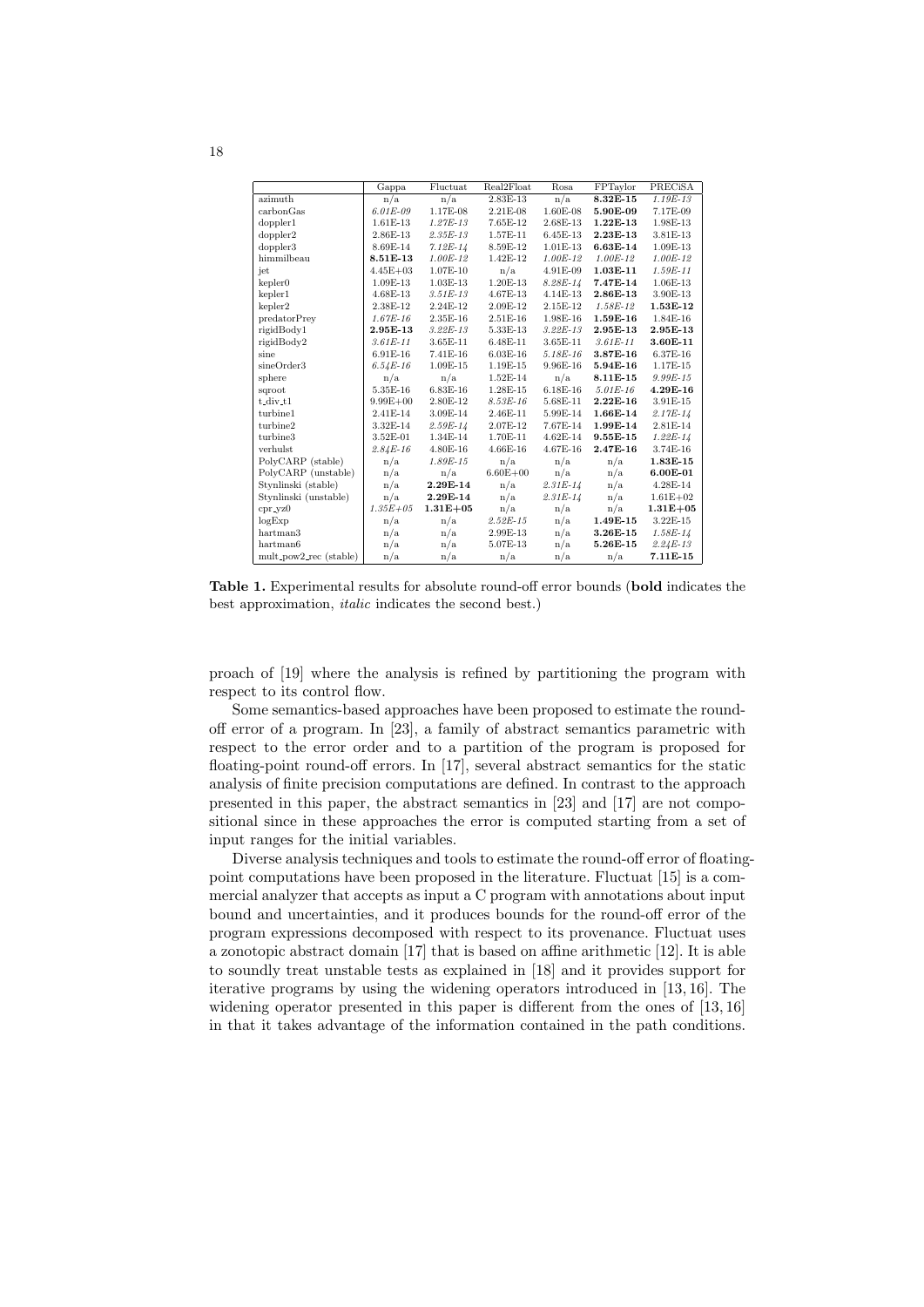|                        | Gappa | Fluctuat | Real <sub>2Float</sub> | Rosa    | $\overline{\text{FPTaylor}}$ | PRECISA  |
|------------------------|-------|----------|------------------------|---------|------------------------------|----------|
| azimuth                | n/a   | n/a      | 1.986                  | n/a     | 26.050                       | 5.204    |
| carbonGas              | 2.130 | 0.062    | 0.776                  | 26.734  | 0.497                        | 0.090    |
| doppler1               | 3.475 | 6.904    | 5.957                  | 17.293  | 1.280                        | 0.447    |
| doppler2               | 3.456 | 6.835    | 5.934                  | 18.336  | 1.504                        | 0.402    |
| doppler3               | 3.604 | 6.837    | 5.846                  | 26.996  | 1.449                        | 0.419    |
| himmilbeau             | 1.636 | 0.013    | 0.193                  | 4.478   | 0.473                        | 0.106    |
| jet                    | 8.604 | 1.033    | n/a                    | 264.811 | 2.457                        | 255.278  |
| kepler <sub>0</sub>    | 8.107 | 9.467    | 0.203                  | 3.377   | 2.813                        | 2.878    |
| kepler1                | 2.088 | 0.430    | 8.509                  | 132.313 | 1.642                        | 8.964    |
| kepler2                | 9.303 | 2.233    | 6.630                  | 63.256  | 0.743                        | 345.785  |
| predatorPrev           | 1.259 | 0.019    | 0.684                  | 26.452  | 0.521                        | 0.021    |
| rigidBody1             | 0.030 | 0.013    | 0.434                  | 0.298   | 0.427                        | 0.049    |
| rigidBody2             | 0.047 | 0.014    | 0.272                  | 2.752   | 0.470                        | 1.035    |
| sine                   | 4.147 | 0.022    | 0.872                  | 4.513   | 0.625                        | 0.631    |
| sineOrder3             | 1.966 | 0.017    | 0.296                  | 0.771   | 0.437                        | 0.021    |
| sphere                 | n/a   | n/a      | 0.033                  | n/a     | 35.116                       | 0.020    |
| sqroot                 | 4.968 | 0.014    | 0.713                  | 1.328   | 43.428                       | 0.047    |
| $t_div_t1$             | 0.160 | 0.017    | 34.656                 | 6.207   | 0.418                        | 0.021    |
| turbine1               | 6.222 | 5.410    | 67.599                 | 19.254  | 62.760                       | 1.746    |
| turbine2               | 4.185 | 4.311    | 3.927                  | 6.483   | 44.138                       | 2.003    |
| turbine3               | 6.927 | 5.417    | 66.991                 | 20.642  | 62.623                       | 4.569    |
| verhulst               | 0.346 | 0.018    | 0.425                  | 7.730   | 0.418                        | 0.019    |
| Polycarp (stable)      | n/a   | 0.013    | n/a                    | n/a     | n/a                          | 0.018    |
| Polycarp (unstable)    | n/a   | n/a      | 0.024                  | n/a     | n/a                          | 0.018    |
| Stynlinski (stable)    | n/a   | 0.266    | n/a                    | 58.543  | n/a                          | 16.376   |
| Stynlinski (unstable)  | n/a   | 0.313    | n/a                    | 58.543  | n/a                          | 16.376   |
| yz0                    | 7.177 | 0.014    | n/a                    | n/a     | n/a                          | 0.249    |
| logExp                 | n/a   | n/a      | 0.664                  | n/a     | 0.389                        | 0.026    |
| hartman <sub>3</sub>   | n/a   | n/a      | 1.760                  | n/a     | 84.147                       | 44.309   |
| hartman6               | n/a   | n/a      | 87.582                 | n/a     | 2191.622                     | 4320.212 |
| mult_pow2_rec (stable) | n/a   | n/a      | n/a                    | n/a     | n/a                          | 0.037    |

<span id="page-18-0"></span>Table 2. Times in seconds for the generation of round-off error bounds and certificates (bold indicates the best time, italic indicates the second best.)

RangeLab [\[24\]](#page-21-12) is an interactive tool that determines the range of the roundoff errors for elementary arithmetic expression based on the semantics of [\[23\]](#page-21-9). RangeLab is able to deal with while loops by means of a widening operator based on the classical interval domain widening. However, it does not provides a sound approximation of unstable conditionals. RangeLab and Fluctuat do not generate formal certificates for the computed bounds and they are not compositional.

FPTaylor [\[31\]](#page-21-1) uses symbolic Taylor expansions to approximate floating-point expressions and applies a global optimization technique to obtain tight bounds for round-off errors. In addition, FPTaylor emits certificates for HOL Light [\[20\]](#page-21-13) except for the configurations that use an improved rounding model that correlates error terms and allows much tighter error bounds [\[2\]](#page-20-4). Because of the technique used by FPTaylor, it is restricted to smooth functions. Unlike PRE-CiSA, which targets programs with conditional and function calls, FPTaylor is designed to analyze arithmetic expressions. FPTuner [\[5\]](#page-20-0) uses FPTaylor to implement a rigorous approach to precision allocation of mixed-precision arithmetic expressions.

VCFloat [\[29\]](#page-21-14) is a tool that automatically computes round-off error terms for numerical C expressions along with their correctness proof in Coq. This tool uses interval arithmetic to approximate the error bounds and generates validity conditions on the expressions. Similarly to FPTaylor, VCFloat targets only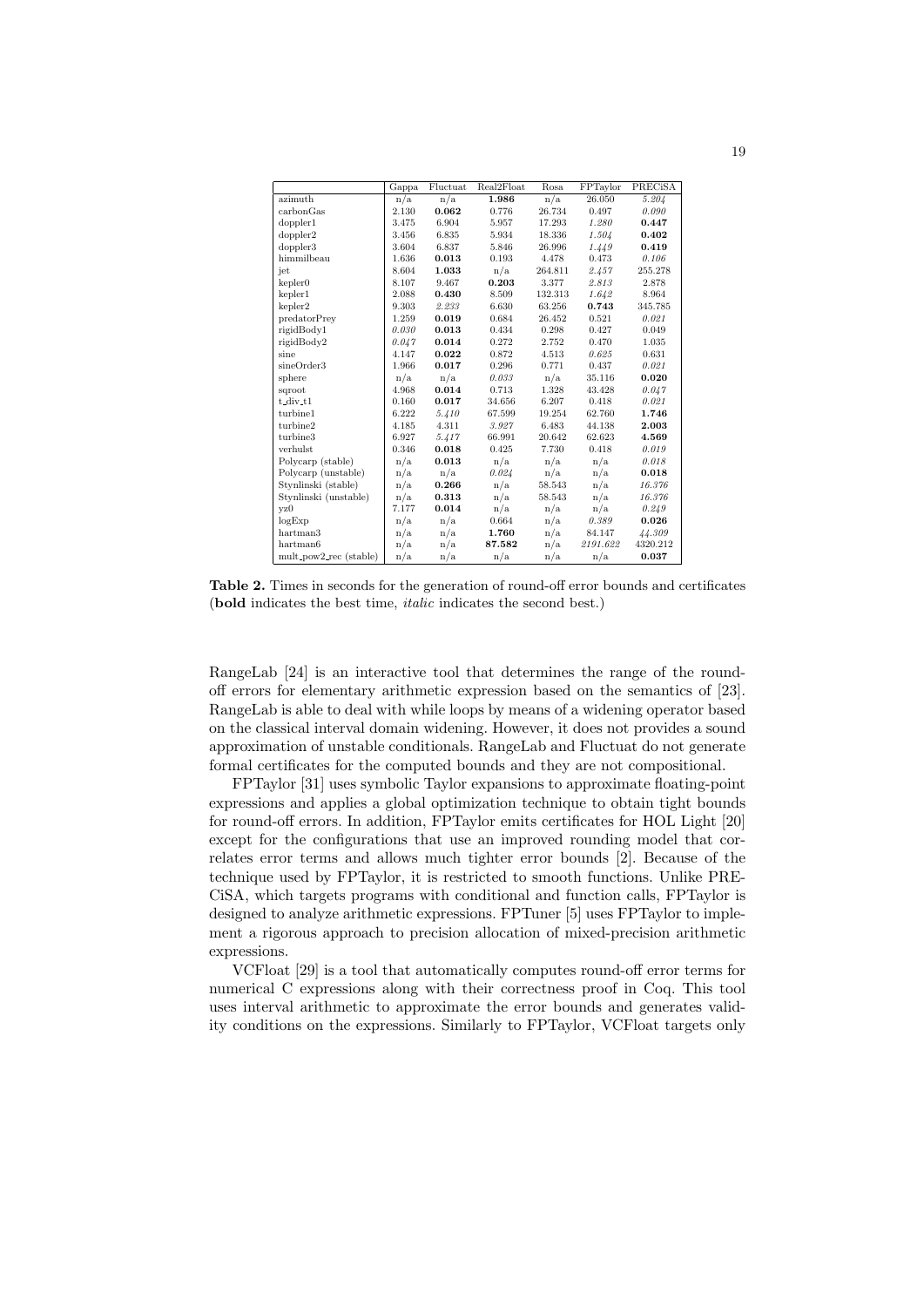arithmetic expressions. Real2Float [\[22\]](#page-21-6) computes certified bounds for round-off errors by using an optimization technique employing semidefinite programming and sum of square certificates. Real2Float at the moment does not handle denormal floating-point numbers nor loops. Gappa [\[11\]](#page-20-2) computes enclosures for floating-point expressions via interval arithmetic. This enclosure method enables a quick computation of the bounds, but may result in pessimistic error estimations. Gappa also generates a proof of the results that can be checked in the Coq proof assistant. In Gappa, the bound computation, the certification construction, and their verification may require hints from the user. Thus, some level of expertise is required, unlike PRECiSA, which is fully automatic. Rosa [\[8,](#page-20-1)[9\]](#page-20-15) uses a compilation algorithm that, from an ideal real-valued implementation, produces a finite-precision version (if it exists) that is guaranteed to meet a given desired precision. Rosa soundly deals with unstable tests and with bounded loops with bounded variables.

# <span id="page-19-0"></span>7 Conclusion

In this paper, a semantic framework based on abstract interpretation has been presented with the aim of providing a parametric round-off error static analysis for floating-point programs. The abstract semantics defined by this framework enjoys several features. It is defined in a compositional way, which allows for an incremental, modular, and efficient treatment of the program being analyzed. This makes the analysis defined upon this framework scalable and reusable. Moreover, the semantics is able to deal with any floating-point operator provided the existence of a round-off error estimation that satisfies Formula [\(2.5\)](#page-4-0). Finally, recursion and conditionals are soundly handled.

The semantic analysis proposed in this paper is sound with respect to unstable tests and it associates conditions to the computed error estimation. This makes the analysis more precise since different execution paths may lead to different round-off errors. The proposed technique also avoids considering computations that lead to runtime errors such as division by zero or square root of a negative number. Additionally, the information collected in the conditions is used to discard impossible execution paths and to characterize initial input values that may cause large round-off errors.

PRECiSA is an implementation of the proposed framework that, additionally, generates proof certificates ensuring the correctness of the computed error bounds. In future work, the authors plan to integrate in PRECiSA other abstract domains such as affine arithmetic and a compositional version of the symbolic Taylor expansions of [\[31\]](#page-21-1). This way, the most suitable domain can be chosen depending on the input program and on the desired tradeoff between efficiency and precision. Another interesting future direction is the integration of PRE-CiSA with the static analyzer Frama-C [\[21\]](#page-21-15). This integration will enable the automated formal verification of C floating-point programs.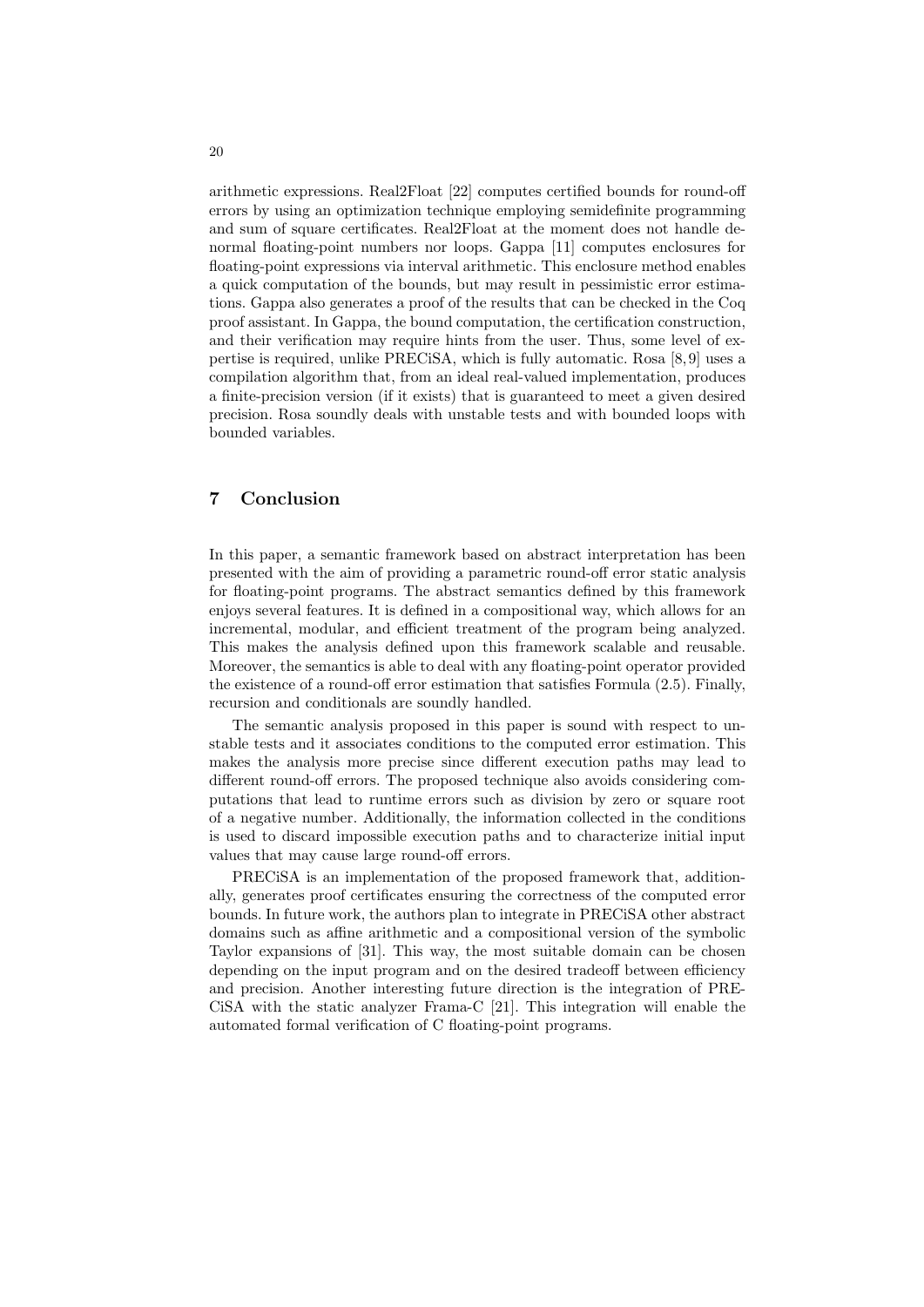#### References

- <span id="page-20-9"></span>1. Bagnara, R., Hill, P.M., Ricci, E., Zaffanella, E.: Precise Widening Operators for Convex Polyhedra. Science of Computer Programming 58(1-2), 28–56 (2005)
- <span id="page-20-4"></span>2. Baranowski, M., Briggs, I., Chiang, W., Gopalakrishnan, G., Rakamaric, Z., Solovyev, A.: Moving the Needle on Rigorous Floting-point Precision Tuning. 6th Workshop on Automated Formal Methods (AFM 2017) (2017)
- <span id="page-20-5"></span>3. Boldo, S., Muñoz, C.: A high-level formalization of floating-point numbers in PVS. Tech. Rep. CR-2006-214298, NASA (2006)
- <span id="page-20-11"></span>4. Chen, L., Min´e, A., Cousot, P.: A sound floating-point polyhedra abstract domain. In: Proceedings of the 6th Asian Symposium on Programming Languages and Systems, APLAS 2008. Lecture Notes in Computer Science, vol. 5356, pp. 3–18. Springer (2008)
- <span id="page-20-0"></span>5. Chiang, W., Baranowski, M., Briggs, I., Solovyev, A., Gopalakrishnan, G., Rakamarić, Z.: Rigorous floating-point mixed-precision tuning. In: Proceedings of POPL 2017. pp. 300–315. ACM (2017)
- <span id="page-20-8"></span>6. Cousot, P., Cousot, R.: Abstract Interpretation: A Unified Lattice Model for Static Analysis of Programs by Construction or Approximation of Fixpoints. In: Proceedings of POPL 1977. pp. 238–252. ACM (1977), [http://doi.acm.org/10.1145/](http://doi.acm.org/10.1145/512950.512973) [512950.512973](http://doi.acm.org/10.1145/512950.512973)
- <span id="page-20-10"></span>7. Cousot, P., Cousot, R., Feret, J., Mauborgne, L., Min´e, A., Monniaux, D., Rival: The ASTREE Analyzer. In: Proceedings of the 14th European Symposium on ´ Programming (ESOP 2005). Lecture Notes in Computer Science, vol. 3444, pp. 21–30. Springer (2005)
- <span id="page-20-1"></span>8. Darulova, E., Kuncak, V.: Sound compilation of reals. In: Proceedings of POPL 2014. pp. 235–248. ACM (2014), <http://doi.acm.org/10.1145/2535838.2535874>
- <span id="page-20-15"></span>9. Darulova, E., Kuncak, V.: Towards a compiler for reals. ACM Transactions on Programming Languages and Systems 39(2), 8:1–8:28 (2017)
- <span id="page-20-6"></span>10. Daumas, M., Rideau, L., Théry, L.: A generic library for floating-point numbers and its application to exact computing. In: Proceedings of the 14th International Conference on Theorem Proving in Higher Order Logics". pp. 169–184. Springer Berlin Heidelberg (2001)
- <span id="page-20-2"></span>11. de Dinechin, F., Lauter, C., Melquiond, G.: Certifying the floating-point implementation of an elementary function using Gappa. IEEE Trans. on Computers  $60(2)$ , 242–253 (2011), <http://dx.doi.org/10.1109/TC.2010.128>
- <span id="page-20-12"></span>12. de Figueiredo, L.H., Stolfi, J.: Affine arithmetic: Concepts and applications. Numerical Algorithms 37(1-4), 147–158 (2004), [http://dx.doi.org/10.1023/B:](http://dx.doi.org/10.1023/B:NUMA.0000049462.70970.b6) [NUMA.0000049462.70970.b6](http://dx.doi.org/10.1023/B:NUMA.0000049462.70970.b6)
- <span id="page-20-13"></span>13. Ghorbal, K., Goubault, E., Putot, S.: A logical product approach to zonotope intersection. In: Proceedings of the 22nd International Conference on Computer Aided Verification, CAV 2010. Lecture Notes in Computer Science, vol. 6174, pp. 212–226. Springer (2010), [http://dx.doi.org/10.1007/978-3-642-14295-6\\_22](http://dx.doi.org/10.1007/978-3-642-14295-6_22)
- <span id="page-20-7"></span>14. Goldberg, D.: What Every Computer Scientist Should Know About Floating-point Arithmetic. ACM Comput. Surv. 23(1), 5–48 (1991)
- <span id="page-20-3"></span>15. Goubault, E., Putot, S.: Static analysis of numerical algorithms. In: Proceedings of SAS 2006. Lecture Notes in Computer Science, vol. 4134, pp. 18–34. Springer (2006), [http://dx.doi.org/10.1007/11823230\\_3](http://dx.doi.org/10.1007/11823230_3)
- <span id="page-20-14"></span>16. Goubault, E., Putot, S.: Perturbed affine arithmetic for invariant computation in numerical program analysis. CoRR abs/0807.2961 (2008)